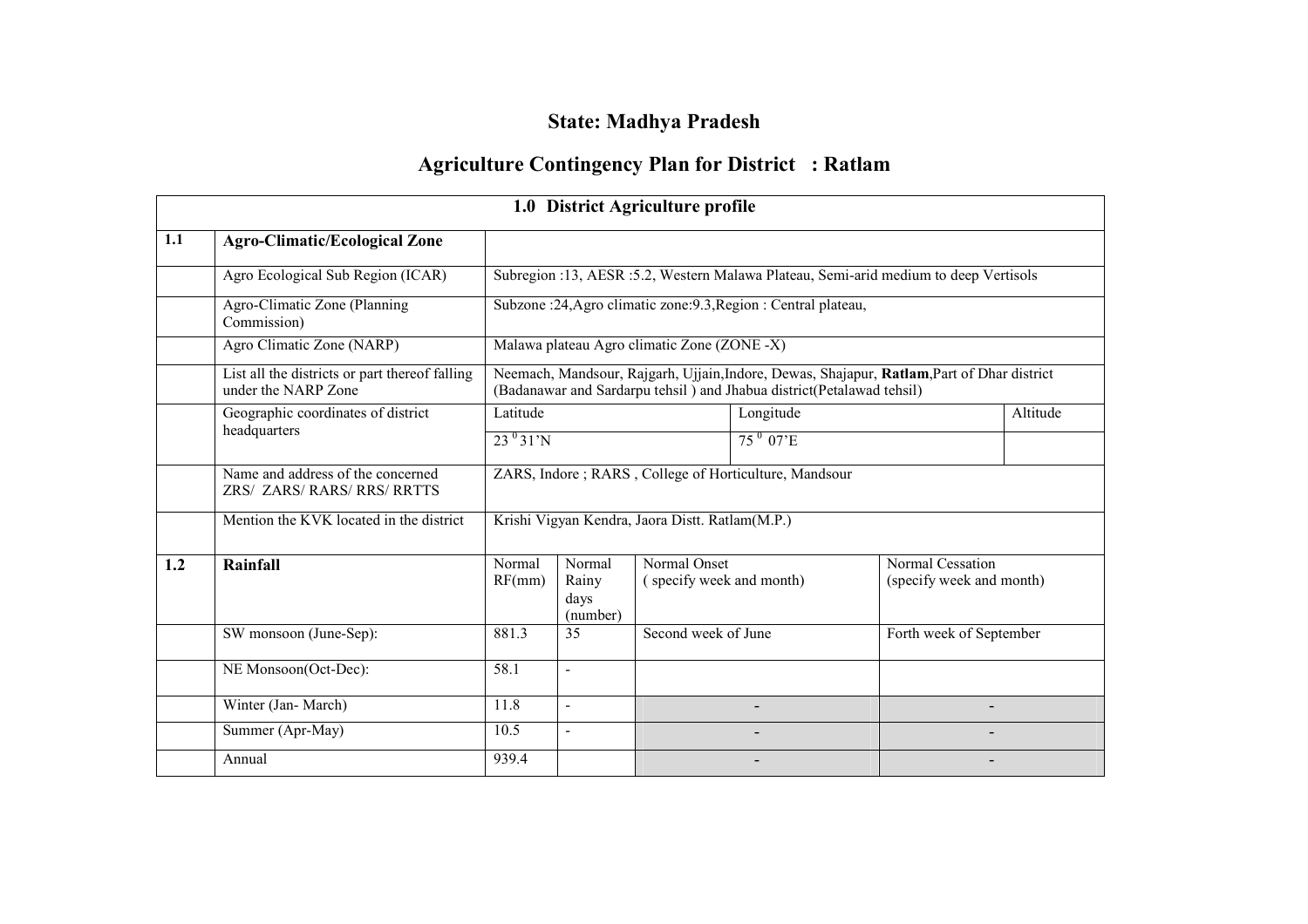| 1.3 | <b>Land use</b><br>pattern of the<br><b>district</b> (latest<br>statistics) | Geographical<br>area | Cultivable<br>area | Forest<br>area | Land under<br>non-<br>agricultural use | Permanent<br>pastures | Cultivable<br>wasteland | Land<br>under<br>Misc. tree<br>crops and<br>groves | Barren and<br>uncultivable<br>land | Current<br>fallows | Other<br>fallows |
|-----|-----------------------------------------------------------------------------|----------------------|--------------------|----------------|----------------------------------------|-----------------------|-------------------------|----------------------------------------------------|------------------------------------|--------------------|------------------|
|     | Area $('000 ha)$                                                            | 486                  | 333                | 34.3           | 30.7                                   | 28.6                  | 15.2                    | 0.1                                                | 41.6                               | 1.3                | 1.1              |

| Major Soils (common names like red                                                                                         | Area $(900 \text{ ha})$ | Percent $(\% )$ of total |  |  |  |  |
|----------------------------------------------------------------------------------------------------------------------------|-------------------------|--------------------------|--|--|--|--|
| sandy loam deep soils (etc.,) $*$                                                                                          |                         |                          |  |  |  |  |
| 1. Deep soils                                                                                                              | 292.60                  | 60.29                    |  |  |  |  |
| 2. Medium deep soils                                                                                                       | 41.20                   | 8.50                     |  |  |  |  |
| 151.60<br>31.21<br>3. Shallow soils                                                                                        |                         |                          |  |  |  |  |
| * mention colour, depth and texture (heavy, light, sandy, loamy, clayey etc) and give vernacular name, if any, in brackets |                         |                          |  |  |  |  |

| 1.5 | <b>Agricultural land use</b> | Area $(^{\circ}000$ ha) | Cropping intensity $\%$ |
|-----|------------------------------|-------------------------|-------------------------|
|     | Net sown area                | 222<br>333              | 150                     |
|     | Area sown more than once     | 167                     |                         |
|     | Gross cropped area           | 500                     |                         |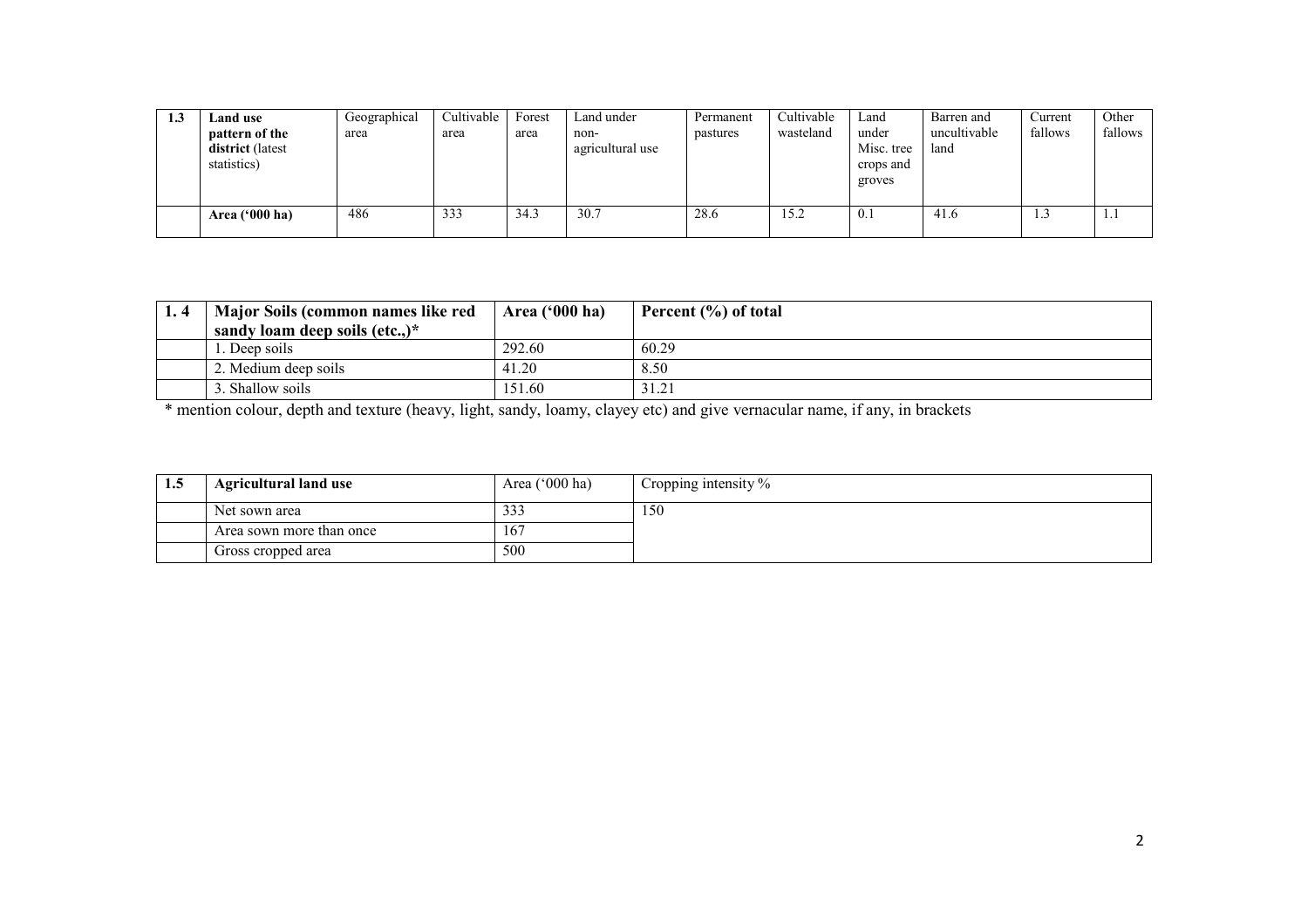| 1.6 | Irrigation                                                                                                 | Area ('000 ha)            |                |                                                                                                |
|-----|------------------------------------------------------------------------------------------------------------|---------------------------|----------------|------------------------------------------------------------------------------------------------|
|     | Net irrigated area                                                                                         | 144.3                     |                |                                                                                                |
|     | Gross irrigated area                                                                                       | 144.7                     |                |                                                                                                |
|     | Rainfed area                                                                                               | 188.7                     |                |                                                                                                |
|     | <b>Sources of Irrigation</b>                                                                               | Number                    | Area ('000 ha) | Percentage of total irrigated area                                                             |
|     | Canals                                                                                                     |                           | 2.4            | 1.66                                                                                           |
|     | Tanks                                                                                                      |                           | 3.3            | 2.30                                                                                           |
|     | Open wells                                                                                                 |                           | 48.3           | 33.5                                                                                           |
|     | Bore wells                                                                                                 |                           | 79.5           | 55.09                                                                                          |
|     | Lift irrigation schemes                                                                                    |                           |                |                                                                                                |
|     | Micro-irrigation                                                                                           |                           | $\blacksquare$ |                                                                                                |
|     | Other sources (please specify)                                                                             |                           | 10.8           | 7.48                                                                                           |
|     | <b>Total Irrigated Area</b>                                                                                |                           | 144.3          |                                                                                                |
|     | Pump sets                                                                                                  |                           |                |                                                                                                |
|     | No. of Tractors                                                                                            |                           |                |                                                                                                |
|     | Groundwater availability and use* (Data<br>source: State/Central Ground water<br><b>Department /Board)</b> | No. of blocks/<br>Tehsils | $(\%)$ area    | Quality of water (specify the problem such as high<br>levels of arsenic, fluoride, saline etc) |
|     | Over exploited                                                                                             |                           | 117%           |                                                                                                |
|     | Critical                                                                                                   |                           |                |                                                                                                |
|     | Semi-critical                                                                                              |                           |                |                                                                                                |
|     | Safe                                                                                                       |                           |                |                                                                                                |
|     | Wastewater availability and use                                                                            |                           |                |                                                                                                |
|     | Ground water quality                                                                                       |                           |                |                                                                                                |
|     | *over-exploited: groundwater uSesameization > 100%; critical: 90-100%; semi-critical: 70-90%; safe: <70%   |                           |                |                                                                                                |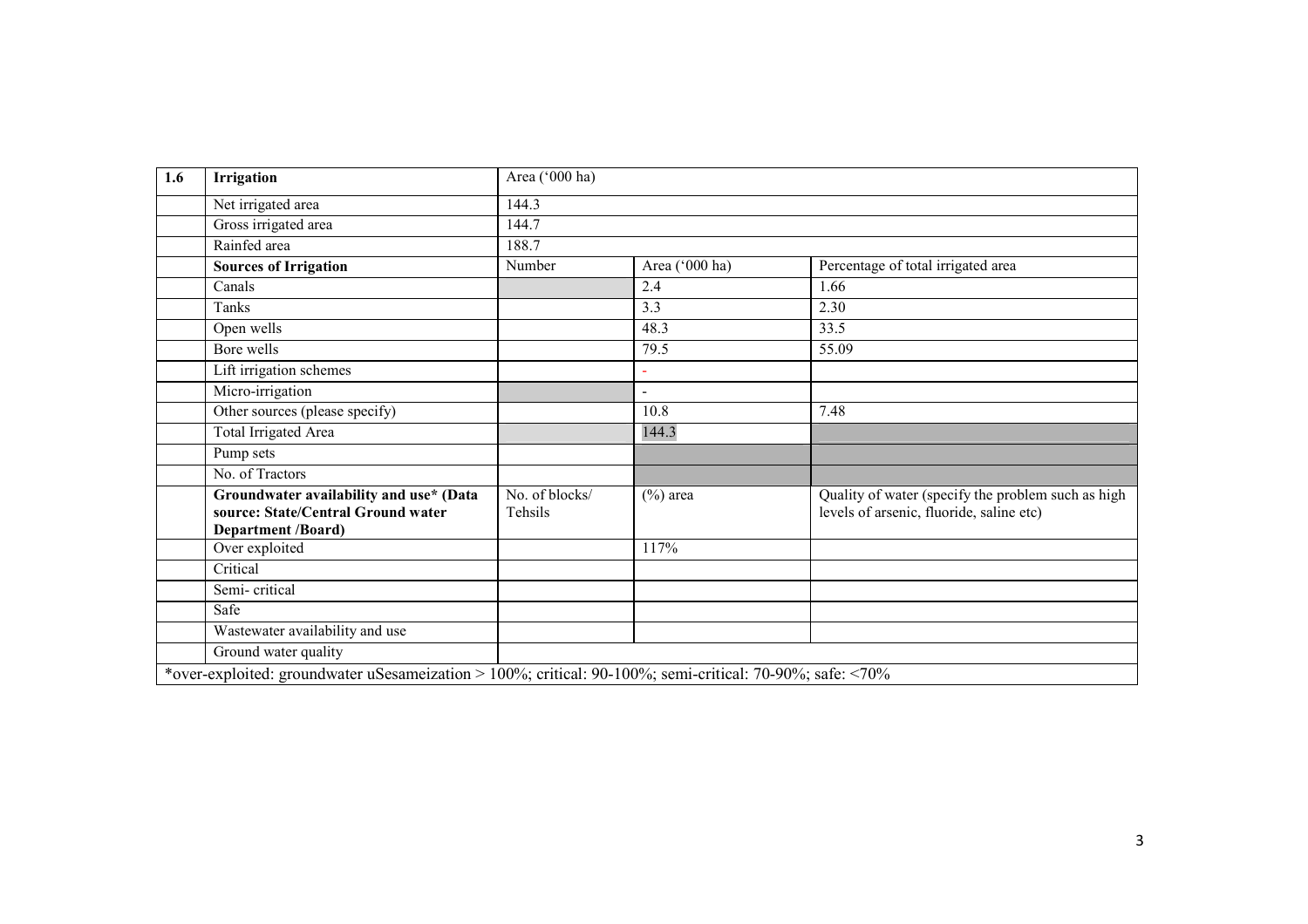| $\overline{1.7}$ | S.No.                   | <b>Major field crops</b>           | Area ('000 ha) |                |              |                  |                |              |               |                |
|------------------|-------------------------|------------------------------------|----------------|----------------|--------------|------------------|----------------|--------------|---------------|----------------|
|                  |                         | cultivated                         |                | <b>Kharif</b>  |              |                  | Rabi           |              |               |                |
|                  |                         |                                    | Irrigated      | <b>Rainfed</b> | <b>Total</b> | <b>Irrigated</b> | <b>Rainfed</b> | <b>Total</b> | <b>Summer</b> | Grand<br>total |
|                  | $\mathbf{1}$            | Soybean                            |                | 198.1          | 198.1        |                  |                |              |               | 198.1          |
|                  | $\overline{2}$          | Maize                              |                | 41.3           | 41.3         |                  |                |              |               | 41.3           |
|                  | $\overline{\mathbf{3}}$ | Chickpea                           |                |                |              |                  | 53.1           | 53.1         |               | 53.1           |
|                  | $\overline{4}$          | Wheat                              |                |                |              | 46.1             |                | 46.1         |               | 46.1           |
|                  | 5                       | Mustard                            |                |                |              | 4.7              |                | 4.7          |               | 4.7            |
|                  | Others                  |                                    |                |                |              |                  |                |              |               |                |
|                  | (specify)               |                                    |                |                |              |                  |                |              |               |                |
|                  |                         | <b>Major Horticulture crops</b>    |                |                |              |                  |                |              |               |                |
|                  |                         | <b>Horticulture crops - Fruits</b> |                |                |              |                  |                |              |               |                |
|                  |                         | Mango                              |                |                |              |                  |                |              |               | 0.505          |
|                  |                         | Guava                              |                |                |              |                  |                |              |               | 0.625          |
|                  |                         | orange                             |                |                |              |                  |                |              |               | 1.281          |
|                  |                         | Lemon                              |                |                |              |                  |                |              |               | 0.715          |
|                  |                         | Grapes                             |                |                |              |                  |                |              |               | 0.168          |
|                  |                         | Pomegranate                        |                |                |              |                  |                |              |               | 0.219          |
|                  |                         | Aamla                              |                |                |              |                  |                |              |               | 0.8            |
|                  |                         | Papaya                             |                |                |              |                  |                |              |               | 2.605          |
|                  |                         | Others                             |                |                |              |                  |                |              |               | 1.619          |
|                  |                         | Horticulture crops - Vegetables    |                |                |              |                  |                |              |               |                |
|                  |                         | Tomato                             |                |                |              |                  |                |              |               | 5.09           |
|                  |                         | Potato                             |                |                |              |                  |                |              |               | 1.235          |
|                  |                         | Onion                              |                |                |              |                  |                |              |               | 3.255          |
|                  |                         | Ladys Finger                       |                |                |              |                  |                |              |               | 2.13           |
|                  |                         | <b>Brinjal</b>                     |                |                |              |                  |                |              |               | 1.37           |
|                  |                         | <b>Green Peas</b>                  |                |                |              |                  |                |              |               | 2.25           |
|                  |                         | Cauliflower                        |                |                |              |                  |                |              |               | 1.39           |
|                  |                         | Cabbage                            |                |                |              |                  |                |              |               | 1.305          |
|                  |                         | Kaddu Vargoya                      |                |                |              |                  |                |              |               | 3.65           |
|                  |                         | Others                             |                |                |              |                  |                |              |               | 3.655          |
|                  |                         | <b>Horticulture crops - Spices</b> |                |                |              |                  |                |              |               |                |

#### 1.7 Area under major field crops & horticulture (as per latest figures) (Specify year \_\_\_\_\_\_\_\_\_\_\_\_ eg., 2008-09)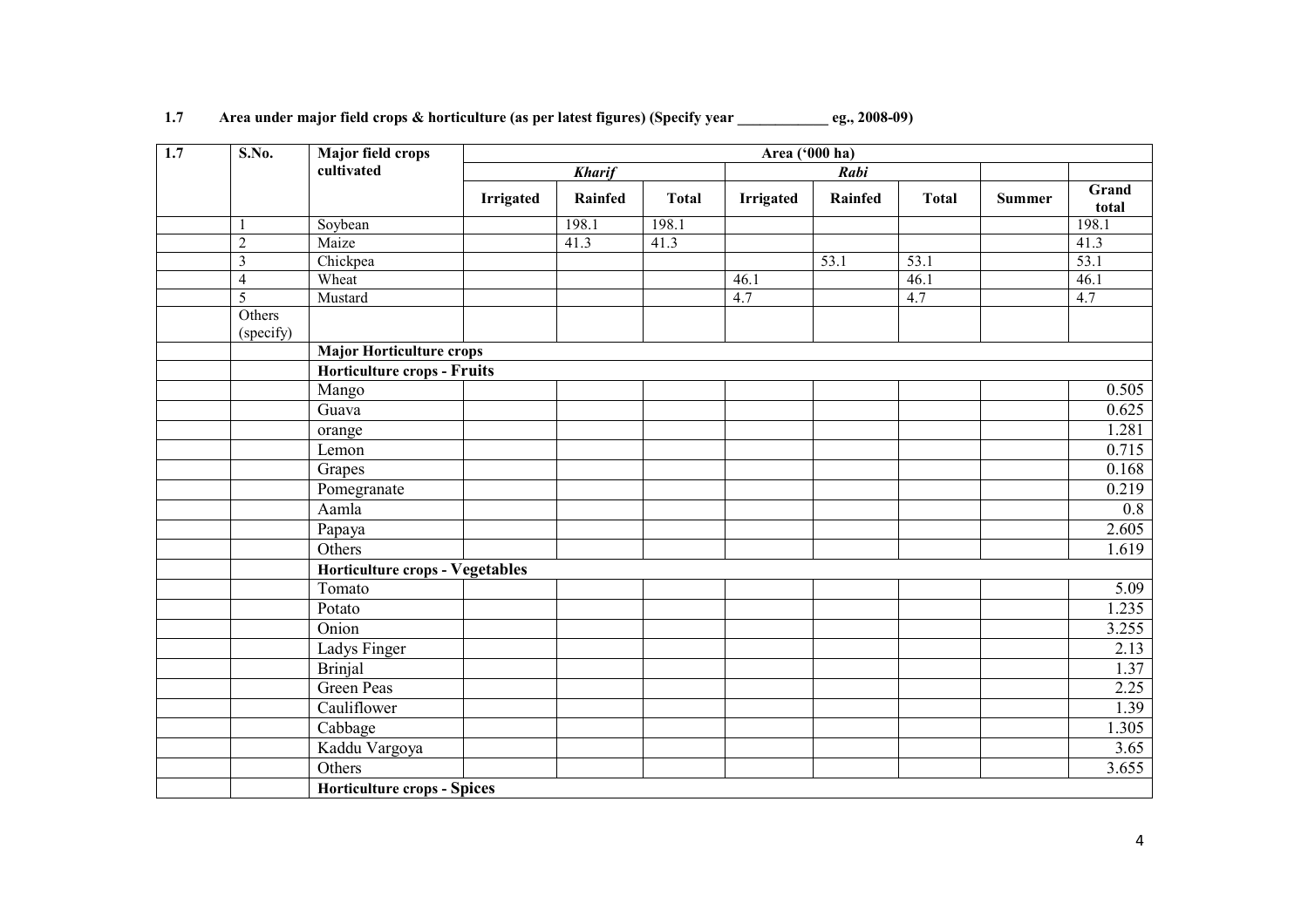| Coriander                                   |              |                  | 0.769   |
|---------------------------------------------|--------------|------------------|---------|
| Chilly                                      |              |                  | 8.43    |
| Garlic                                      |              |                  | 12.349  |
| Turmeric                                    |              |                  | 0.254   |
| Ginger                                      |              |                  | 0.522   |
| Fenugreek seed                              |              |                  | 3.621   |
| Others                                      |              |                  | 2.805   |
| Horticulture crops - Medicinal and Aromatic |              |                  |         |
| Ashwa Gandha                                |              |                  | 0.118   |
| Ajwain                                      |              |                  | 0.188   |
| Isabgol                                     |              |                  | 0.135   |
| Basil                                       |              |                  | 1.065   |
| Lkalmegh                                    |              |                  | 0.12    |
| Sanaya                                      |              |                  | 1.575   |
| <b>Horticulture crops - Flowers</b>         |              |                  |         |
| Rose                                        |              |                  | 0.156   |
| Mari Gold                                   |              |                  | 0.61    |
| Tube rose                                   |              |                  | 0.081   |
| Gyadilous                                   |              |                  | 0.05    |
| Glardiya                                    |              |                  | 0.068   |
| Bijli                                       |              |                  | 0.101   |
| Aster                                       |              |                  | 0.081   |
| Guldawadi                                   |              |                  | 0.433   |
| Others                                      |              |                  | 0.07    |
| <b>Fodder crops</b>                         | <b>Total</b> | <b>Irrigated</b> | Rainfed |
| <b>Total fodder crop</b>                    |              |                  |         |
| area                                        |              |                  |         |
| <b>Grazing land</b>                         |              |                  |         |
| Sericulture etc                             |              |                  |         |
| Others (specify)                            |              |                  |         |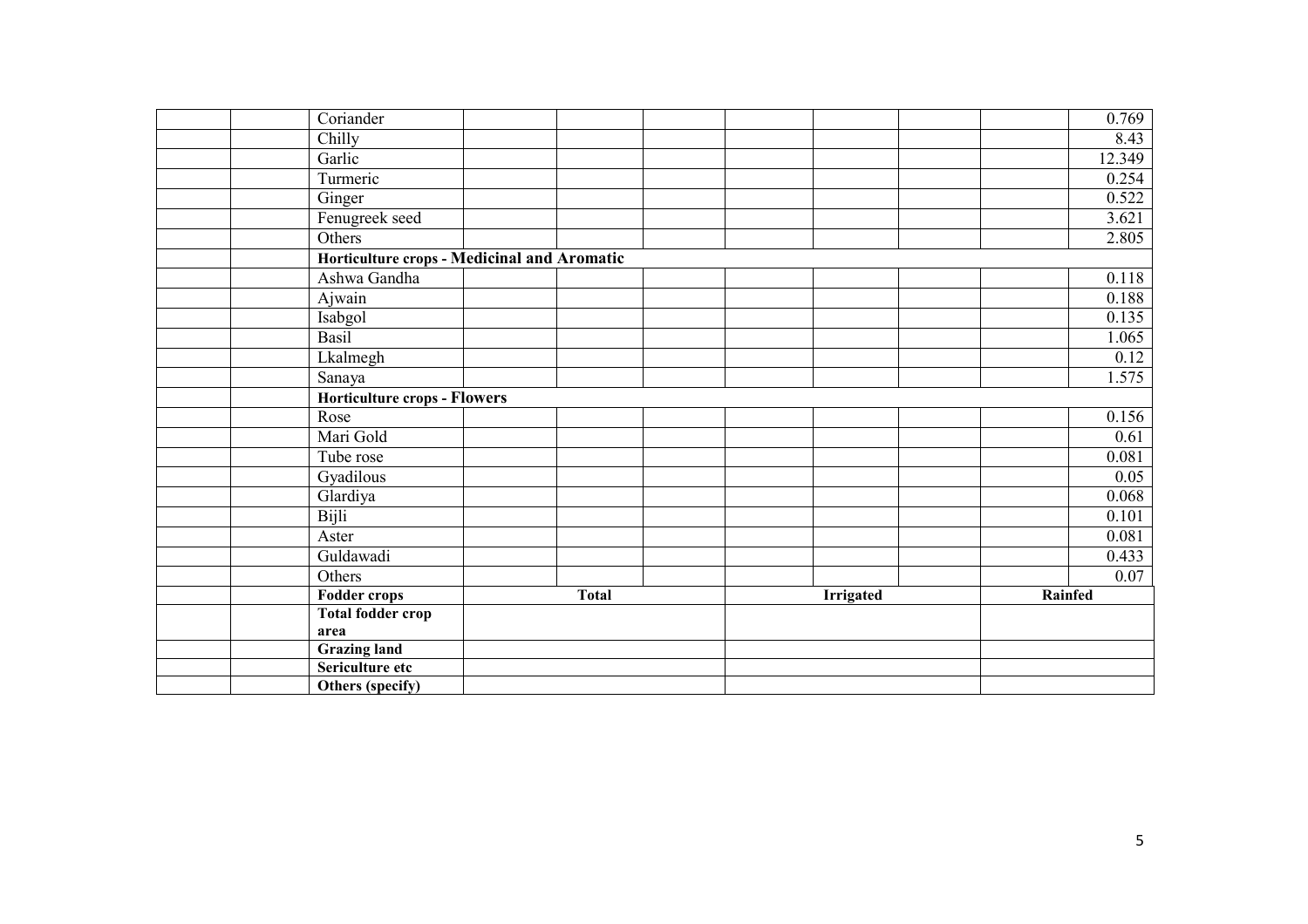| 1.8  | Livestock                                       |                                                                                                           |              | <b>Male ('000)</b>     |  |                          | Female ('000) |                           |                    | <b>Total ('000)</b>           |
|------|-------------------------------------------------|-----------------------------------------------------------------------------------------------------------|--------------|------------------------|--|--------------------------|---------------|---------------------------|--------------------|-------------------------------|
|      | Non descriptive Cattle (local low yielding)     |                                                                                                           |              | 906                    |  | 82.2                     |               |                           | 1728               |                               |
|      | Crossbred cattle                                |                                                                                                           |              |                        |  |                          |               |                           |                    |                               |
|      | Non descriptive Buffaloes (local low yielding)  |                                                                                                           |              | 1.3                    |  | 76.1                     |               |                           | 77.4               |                               |
|      | <b>Graded Buffaloes</b>                         |                                                                                                           |              |                        |  |                          |               |                           |                    |                               |
|      | Goat                                            |                                                                                                           |              |                        |  |                          |               |                           | 203.1              |                               |
|      | Sheep                                           |                                                                                                           |              |                        |  |                          |               |                           | 9.7                |                               |
|      | Others (Camel, Pig, Yak etc.)                   |                                                                                                           |              |                        |  |                          |               |                           | 21.6               |                               |
|      | Commercial dairy farms (Number)                 |                                                                                                           |              |                        |  |                          |               |                           |                    |                               |
| 1.9  | <b>Poultry</b>                                  |                                                                                                           | No. of farms |                        |  |                          |               | Total No. of birds ('000) |                    |                               |
|      | Commercial                                      |                                                                                                           |              |                        |  |                          |               |                           |                    |                               |
|      | Backyard                                        |                                                                                                           |              |                        |  |                          |               |                           |                    |                               |
| 1.10 | Fisheries (Data source: Chief Planning Officer) |                                                                                                           |              |                        |  |                          |               |                           |                    |                               |
|      | A. Capture                                      |                                                                                                           |              |                        |  |                          |               |                           |                    |                               |
|      | i) Marine (Data Source:<br>No. of fishermen     |                                                                                                           |              | <b>Boats</b>           |  | <b>Nets</b>              |               |                           |                    | <b>Storage facilities</b>     |
|      | <b>Fisheries Department)</b>                    |                                                                                                           |              |                        |  |                          | Mechanized    |                           | Non-mechanized     | (Ice plants etc.)             |
|      |                                                 |                                                                                                           |              | Mechanized             |  | Non-<br>mechanized       | (Trawl nets,  |                           | (Shore Seines,     |                               |
|      |                                                 |                                                                                                           |              |                        |  |                          | Gill nets)    |                           | Stake & trap nets) |                               |
|      |                                                 |                                                                                                           |              |                        |  |                          |               |                           |                    |                               |
|      | ii) Inland (Data Source:                        |                                                                                                           |              | No. Farmer owned ponds |  | <b>No. of Reservoirs</b> |               | No. of village tanks      |                    |                               |
|      | <b>Fisheries Department)</b>                    |                                                                                                           |              |                        |  |                          |               |                           |                    |                               |
|      | <b>B.</b> Culture                               |                                                                                                           |              |                        |  |                          |               |                           |                    |                               |
|      |                                                 |                                                                                                           |              | Water Spread Area (ha) |  |                          | Yield (t/ha)  |                           |                    | <b>Production ('000 tons)</b> |
|      |                                                 | i) Brackish water (Data Source:<br>MPEDA/Fisheries Department)<br>ii) Fresh water (Data Source: Fisheries |              |                        |  |                          |               |                           |                    |                               |
|      | Department)                                     |                                                                                                           |              |                        |  |                          |               |                           |                    |                               |
|      | <b>Others</b>                                   |                                                                                                           |              |                        |  |                          |               |                           |                    |                               |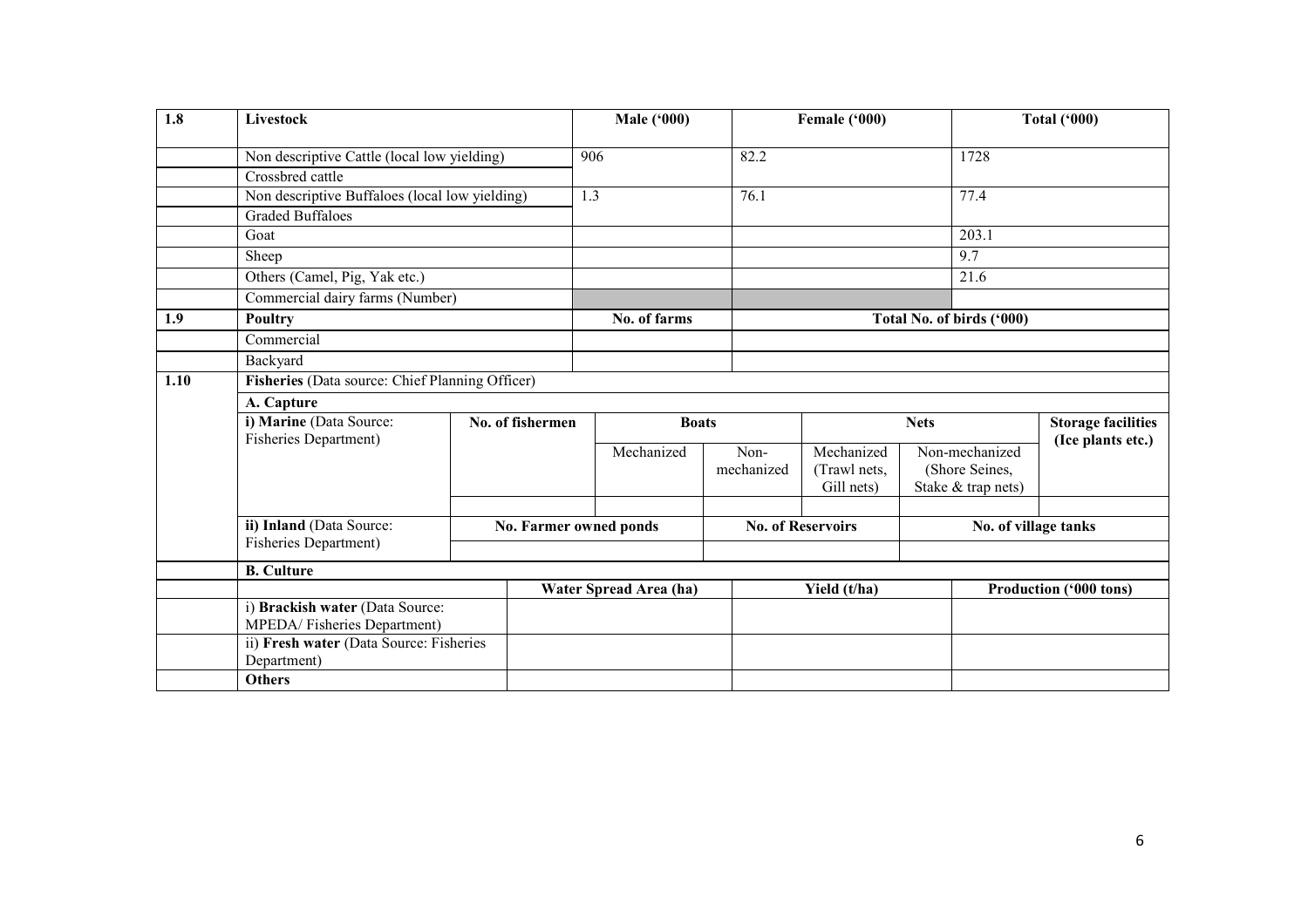| 1.11   | Name of crop                            |                       | <b>Kharif</b>                                                             |                       | Rabi                    |                       | <b>Summer</b>           |                       | <b>Total</b>            |                                     |
|--------|-----------------------------------------|-----------------------|---------------------------------------------------------------------------|-----------------------|-------------------------|-----------------------|-------------------------|-----------------------|-------------------------|-------------------------------------|
|        |                                         | Production<br>(000 t) | Productivity<br>(kg/ha)                                                   | Production<br>(000 t) | Productivity<br>(kg/ha) | Production<br>(000 t) | Productivity<br>(kg/ha) | Production<br>(000 t) | Productivity<br>(kg/ha) | residue as<br>fodder ('000<br>tons) |
|        |                                         |                       | Major Field crops (Crops to be identified based on total acreage)         |                       |                         |                       |                         |                       |                         |                                     |
| Crop 1 | Soybean                                 | 203.8                 | 1029                                                                      |                       |                         |                       |                         | 203.8                 | 1029                    |                                     |
| Crop 2 | Maize                                   | 83.4                  | 2020                                                                      |                       |                         |                       |                         | 83.4                  | 2020                    |                                     |
| Crop 3 | Chickpea                                |                       |                                                                           | 47.2                  | 889                     |                       |                         | 47.2                  | 889                     |                                     |
| Crop 4 | Wheat                                   |                       |                                                                           | 146.4                 | 3304                    |                       |                         | 146.4                 | 3304                    |                                     |
| Crop 5 | Mustard                                 |                       |                                                                           | 6.9                   | 1482                    |                       |                         | 6.9                   | 1482                    |                                     |
| Others |                                         |                       |                                                                           |                       |                         |                       |                         |                       |                         |                                     |
|        |                                         |                       | Major Horticultural crops (Crops to be identified based on total acreage) |                       |                         |                       |                         |                       |                         |                                     |
|        | <b>Horticultural crops - Fruits</b>     |                       |                                                                           |                       |                         |                       |                         |                       |                         |                                     |
|        | Mango                                   |                       |                                                                           |                       |                         |                       |                         | 13.8                  | 2732.67                 |                                     |
|        | Guava                                   |                       |                                                                           |                       |                         |                       |                         | 91.2                  | 14592.00                |                                     |
|        | orange                                  |                       |                                                                           |                       |                         |                       |                         | 217                   | 16939.89                |                                     |
|        | Lemon                                   |                       |                                                                           |                       |                         |                       |                         | 108.3                 | 15146.85                |                                     |
|        | Grapes                                  |                       |                                                                           |                       |                         |                       |                         | 24.4                  | 14523.81                |                                     |
|        | Pomegranate                             |                       |                                                                           |                       |                         |                       |                         | 23.55                 | 10753.42                |                                     |
|        | Aamla                                   |                       |                                                                           |                       |                         |                       |                         | 61.25                 | 7656.25                 |                                     |
|        | Papaya                                  |                       |                                                                           |                       |                         |                       |                         | 550.6                 | 21136.28                |                                     |
|        | Others                                  |                       |                                                                           |                       |                         |                       |                         | 96.3                  | 5948.12                 |                                     |
|        | <b>Horticultural crops - Vegetables</b> |                       |                                                                           |                       |                         |                       |                         |                       |                         |                                     |
|        | Tomato                                  |                       |                                                                           |                       |                         |                       |                         | 1603.6                | 31504.91                |                                     |
|        | Potato                                  |                       |                                                                           |                       |                         |                       |                         | 217.7                 | 17627.53                |                                     |
|        | Onion                                   |                       |                                                                           |                       |                         |                       |                         | 534.5                 | 16420.89                |                                     |
|        | Ladys Finger                            |                       |                                                                           |                       |                         |                       |                         | 280.3                 | 13159.62                |                                     |
|        | <b>Brinjal</b>                          |                       |                                                                           |                       |                         |                       |                         | 212.3                 | 15496.35                |                                     |
|        | Green Peas                              |                       |                                                                           |                       |                         |                       |                         | 255.4                 | 11351.11                |                                     |
|        | Cauliflower                             |                       |                                                                           |                       |                         |                       |                         | 210.6                 | 15151.08                |                                     |
|        | Cabbage                                 |                       |                                                                           |                       |                         |                       |                         | 179                   | 13716.48                |                                     |

## 1.11 Production and Productivity of major crops (Average of last 5 years: 2004, 05, 06, 07, 08; specify years)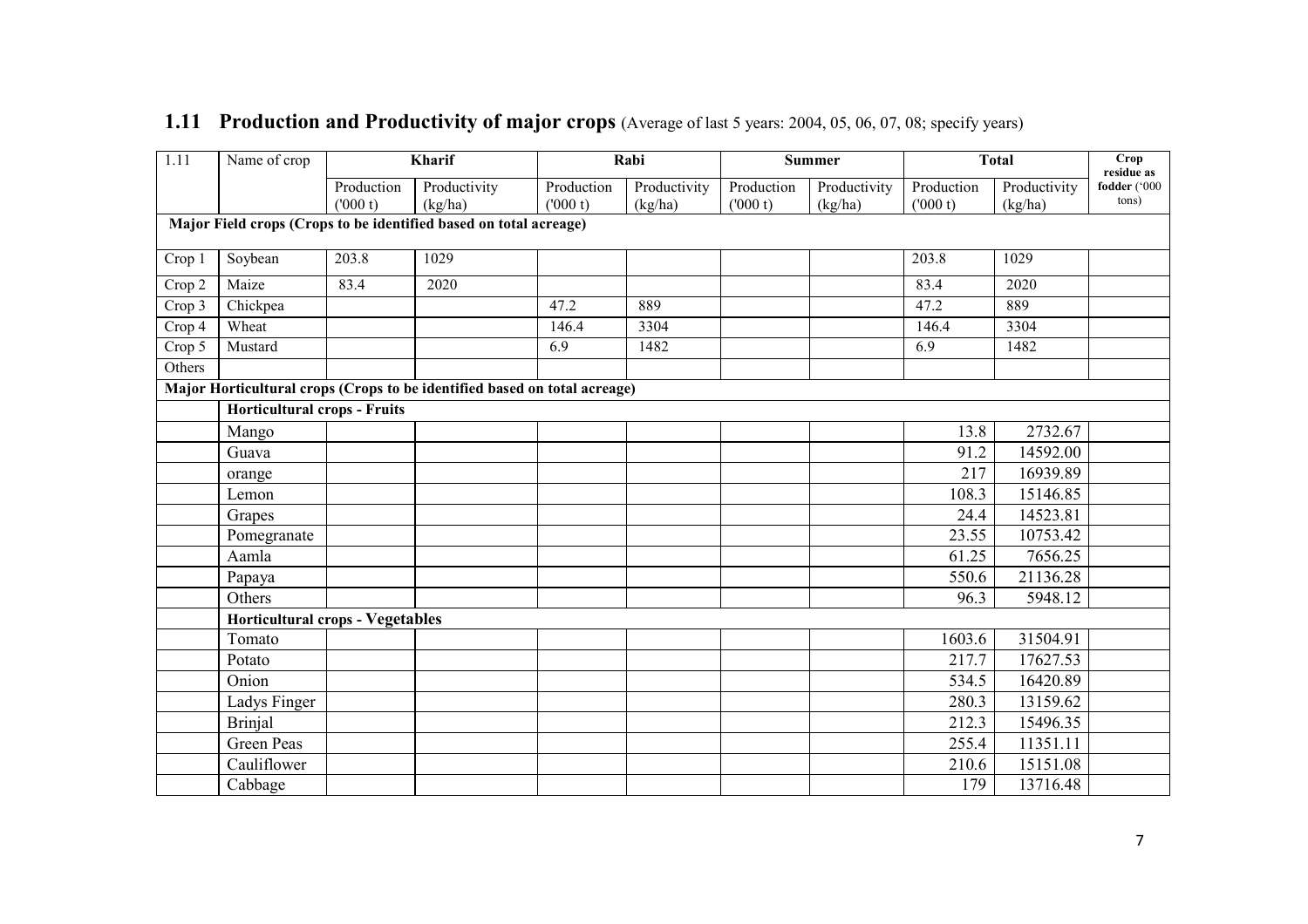| Kaddu     |                                              |  |  |        |          |  |
|-----------|----------------------------------------------|--|--|--------|----------|--|
| Vargoya   |                                              |  |  | 587.5  | 16095.89 |  |
| Others    |                                              |  |  | 232.1  | 6350.21  |  |
|           | <b>Horticultural crops - Spices</b>          |  |  |        |          |  |
| Coriander |                                              |  |  | 7.85   | 1020.81  |  |
| Chilly    |                                              |  |  | 141.8  | 1682.09  |  |
| Garlic    |                                              |  |  | 1832.7 | 14840.88 |  |
| Turmeric  |                                              |  |  | 35.5   | 13976.38 |  |
| Ginger    |                                              |  |  | 93.85  | 17978.93 |  |
| Fenugreek |                                              |  |  |        |          |  |
| seed      |                                              |  |  | 105.35 | 2909.42  |  |
| Others    |                                              |  |  | 22.8   | 812.83   |  |
|           | Horticultural crops - Medicinal and Aromatic |  |  |        |          |  |
| Ashwa     |                                              |  |  |        |          |  |
| Gandha    |                                              |  |  | 0.88   | 745.76   |  |
| Ajwain    |                                              |  |  | 1.4    | 744.68   |  |
| Isabgol   |                                              |  |  | 1.53   | 1133.33  |  |
| Basil     |                                              |  |  | 14.91  | 1400.00  |  |
| Lkalmegh  |                                              |  |  | 0.09   | 75.00    |  |
| Sanaya    |                                              |  |  |        | 0.63     |  |
|           | <b>Horticultural crops - Flowers</b>         |  |  |        |          |  |
| Rose      |                                              |  |  | 5.9    | 3782.05  |  |
| Mari Gold |                                              |  |  | 50.05  | 8204.92  |  |
| Tube rose |                                              |  |  | 9.45   | 11666.67 |  |
| Gyadilous |                                              |  |  | 45     | 90000.00 |  |
| Glardiya  |                                              |  |  | 16.5   | 24264.71 |  |
| Bijli     |                                              |  |  | 24.95  | 24702.97 |  |
| Aster     |                                              |  |  | 6.05   | 7469.14  |  |
| Guldawadi |                                              |  |  | 50.4   | 11639.72 |  |
| Others    |                                              |  |  | 7.9    | 11285.71 |  |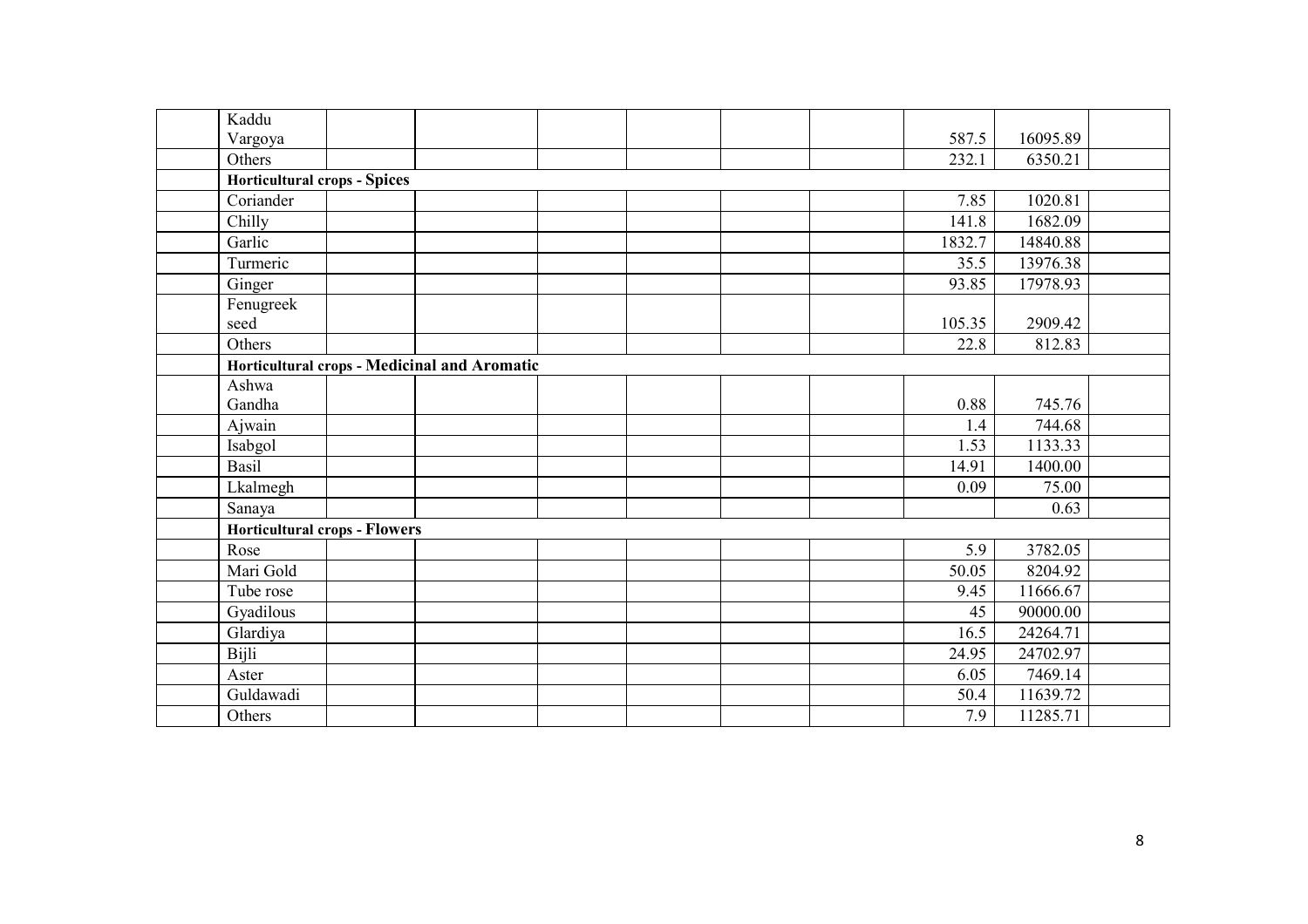| 1.12 | Sowing window for 5      | Crop 1: Soybean            | 2 Maize:                | 3: Chickpea           | 4: Wheat             | 5: Mustard         |
|------|--------------------------|----------------------------|-------------------------|-----------------------|----------------------|--------------------|
|      | major field crops        |                            |                         |                       |                      |                    |
|      | (start and end of normal |                            |                         |                       |                      |                    |
|      | sowing period)           |                            |                         |                       |                      |                    |
|      | Kharif-Rainfed           | 3 rd week of June to first | 3 rd week of June to    |                       |                      |                    |
|      |                          | fortnight of July          | first fortnight of July |                       |                      |                    |
|      | Kharif-Irrigated         | --                         |                         |                       |                      |                    |
|      | Rabi-Rainfed             |                            |                         | First week of Oct. to | 15 Oct $-30$ Oct.    | $15$ Oct $-30$ Oct |
|      |                          |                            |                         | last week of Octo.    |                      |                    |
|      | Rabi-Irrigated           |                            |                         | $15$ Oct. $-10$ Nov.  | $15$ Oct. $-30$ Nov. | 15 Oct. $-10$ Nov  |

| 1.13 | What is the major contingency the district is prone to? (Tick mark) | Regular | Occasional | <b>None</b> |
|------|---------------------------------------------------------------------|---------|------------|-------------|
|      | Drought                                                             |         | $\ast$     |             |
|      | Flood                                                               |         |            | *           |
|      | Cyclone                                                             |         |            | $\ast$      |
|      | Hail storm                                                          |         |            | $\ast$      |
|      | Heat wave                                                           |         | $\ast$     |             |
|      | Cold wave                                                           |         | $\ast$     |             |
|      | Frost                                                               |         | $\ast$     | $\ast$      |
|      | Sea water intrusion                                                 |         |            |             |
|      | Pests and disease outbreak (specify)                                |         | $\ast$     |             |
|      | Others (specify)                                                    |         |            |             |

| 1.14 | Include Digital maps of<br>the district for | Location map of district within State as Annexure I | Enclosed: Yes |
|------|---------------------------------------------|-----------------------------------------------------|---------------|
|      |                                             | Mean annual rainfall as Annexure 2                  | Enclosed: Yes |
|      |                                             | Soil map as Annexure 3                              | Enclosed: Yes |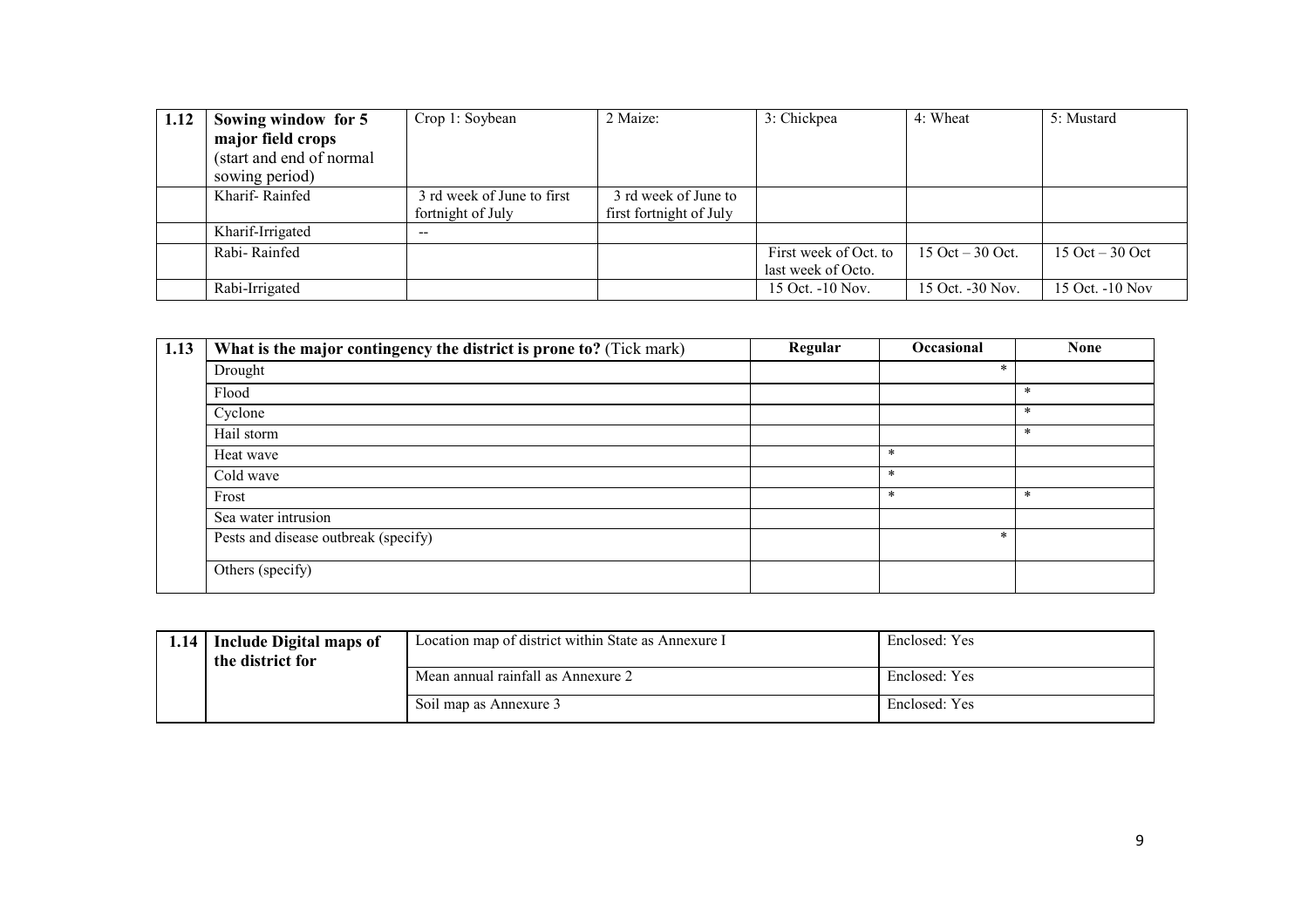Annexure I

Location map of Ratlam District

Annexure II Mean annual rainfall

Annexure III Soil map

(Source: NBSS&LUP, Amravati Road, Nagpur)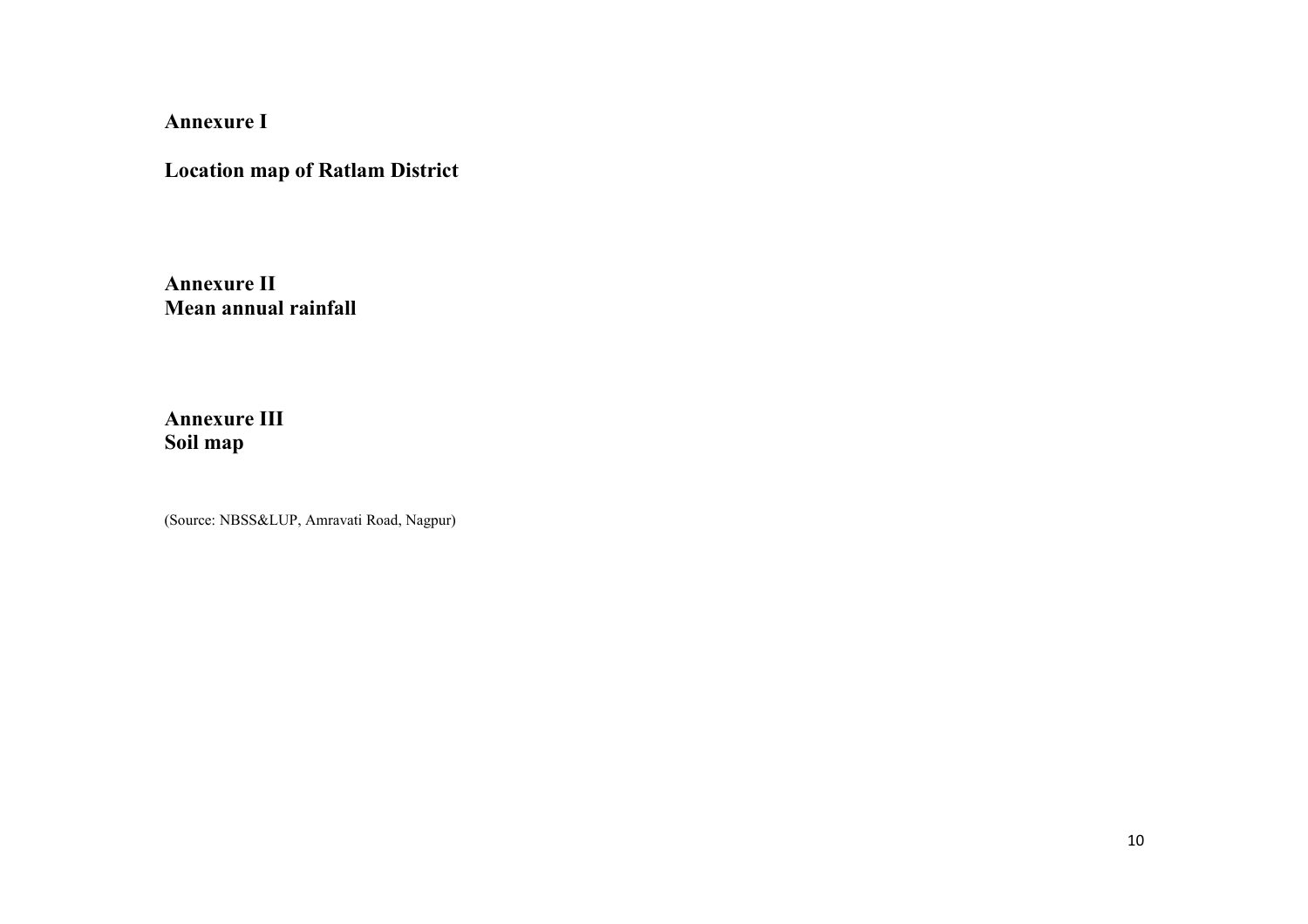## 2.0 Strategies for weather related contingencies

## 2.1 Drought

## 2.1.1 Rainfed situation

| <b>Condition</b>             |                  |                        |                                                                                                        | <b>Suggested Contingency measures</b>                                       |                                    |
|------------------------------|------------------|------------------------|--------------------------------------------------------------------------------------------------------|-----------------------------------------------------------------------------|------------------------------------|
| <b>Early season</b>          | Major            | Normal Crop/           | Change in crop / cropping system                                                                       | <b>Agronomic measures</b>                                                   | <b>Remarks</b> on                  |
| drought (delayed             | Farming          | <b>Cropping system</b> | including variety                                                                                      |                                                                             | Implementation                     |
| onset)                       | situation        |                        |                                                                                                        |                                                                             |                                    |
|                              |                  |                        |                                                                                                        |                                                                             | 6                                  |
| Delay by 2 weeks             | Deep<br>soils    | Soybean                | No change. Prefer varieties like $JS - 335$ ,<br>JS93-05, JS 95-60                                     | Seed treatment by<br>Carbendazim @2gm/kg seed                               | Link NSC, SAU<br>and karshak       |
| 4 <sup>th</sup> week of June |                  | Maize                  | No change. Prefer varieties like Guava -2,<br>Guava Safed-2, DHy-1, Composite JM-12<br>JM-8, NLD White | Use of balanced fertilizer<br>Timely Intercultural operations<br>to be done | societies for good<br>quality seed |
|                              | Shallow<br>soils | Jowar                  | No change. Prefer varieties like Hy-CSH<br>$13, \text{CSH} - 14, \text{JJ } 1041, \text{JJ } 1022$     | Maintain the optimum plant<br>population                                    |                                    |
|                              |                  | Cotton                 | No change. Prefer varieties like $\overline{JK}$ Hy 1,4,<br>11. Bt cotton varieties                    |                                                                             |                                    |

| <b>Condition</b>                                  |                                            |                                              | <b>Suggested Contingency measures</b>                                                          |                                                                             |                                                                                            |  |
|---------------------------------------------------|--------------------------------------------|----------------------------------------------|------------------------------------------------------------------------------------------------|-----------------------------------------------------------------------------|--------------------------------------------------------------------------------------------|--|
| <b>Early season</b><br>drought (delayed<br>onset) | Major<br>Farming<br>situation <sup>a</sup> | Normal Crop/<br>cropping system <sup>b</sup> | Change in crop/cropping system <sup>c</sup>                                                    | Agronomic measures <sup>d</sup>                                             | <b>Remarks</b> on<br>Implementation <sup>e</sup>                                           |  |
|                                                   |                                            |                                              |                                                                                                |                                                                             | 6                                                                                          |  |
| Delay by 4 weeks                                  | Deep<br>soils                              | Soybean                                      | No change. Prefer varieties like JS 335, JS<br>95 – 60, JS 93-05, PK-472, NRC-12, NRC<br>$-37$ | Use of treated Seed by 2 gm.<br>Bavistin/ kg seed<br>Use of bio fertilizer. | Link NSC, SAU<br>and karshak<br>societies for good                                         |  |
| $(2nd$ week of Aug)                               |                                            | Maize                                        | HPQM-1, JM 216, JM 421, NavJot Guava-<br>11, Pissa, Makka-1, Trisulta                          | Sowing crop against the slope.<br>Collect the water from lower              | quality seed<br>Link watersheds<br>andMGREGS for<br>the support of farm<br>pond technology |  |
|                                                   | Shallow<br>soils                           | Jowar<br>Cotton                              | JJ 1041, JJ 1022, CSh 13,14, JJ 938<br>JKHy 1,4,11, Bt Cotton varieties                        | portion and use it as a life<br>saving irrigation.                          |                                                                                            |  |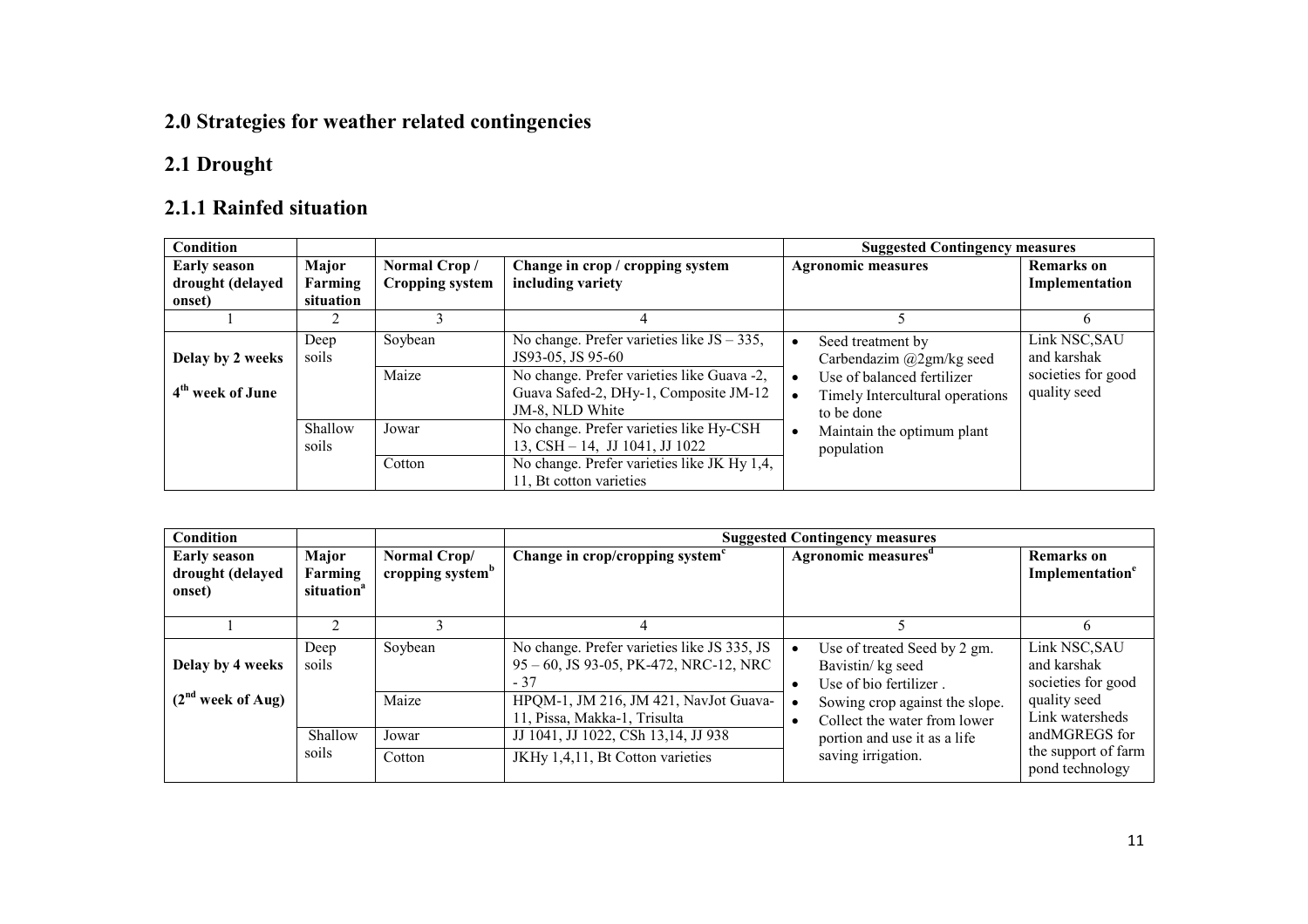| <b>Condition</b><br><b>Suggested Contingency measures</b> |                                   |                                           |                                                                                                      |                                                                            |                                                                 |
|-----------------------------------------------------------|-----------------------------------|-------------------------------------------|------------------------------------------------------------------------------------------------------|----------------------------------------------------------------------------|-----------------------------------------------------------------|
| <b>Early season</b><br>drought (delayed<br>onset)         | <b>Major Farming</b><br>situation | Normal Crop/<br><b>Cropping</b><br>system | Change in crop / cropping system<br>including variety                                                | <b>Agronomic measures</b>                                                  | <b>Remarks</b> on<br>Implementation                             |
|                                                           |                                   |                                           |                                                                                                      |                                                                            |                                                                 |
| Delay by 6 weeks                                          | Deep soils                        | Soybean                                   | No change. Prefer varieties like JS 335,<br>JS 95 – 60, JS 93-05, PK-472, NRC-12,<br><b>NRC - 37</b> | Soybean, Maize & Jowar<br>crops are not sown.<br>Use of water conservation | Link NSC, SAU and<br>karshak societies for<br>good quality seed |
| (4 <sup>th</sup> week of Aug)                             |                                   | Maize                                     | HPQM-1, JM 216, JM 421, NavJot<br>Guava-11, Pissa, Makka-1, Trisulta                                 | measures.<br>If you want to take cotton                                    | Link watersheds<br>andMGREGS for                                |
|                                                           | Shallow soils                     | Jowar                                     | JJ 1041, JJ 1022, CSh 13,14, JJ 938                                                                  | crop, then it can be<br>cultivated as an intercrop.                        | the support of farm<br>pond technology                          |
|                                                           |                                   | Cotton                                    | JKHy 1,4,11, Bt Cotton varieties                                                                     | Intercultural operations                                                   |                                                                 |

| <b>Condition</b>                                  |                                   |                                        | <b>Suggested Contingency measures</b>                                                                 |                                                                |                                                                 |  |
|---------------------------------------------------|-----------------------------------|----------------------------------------|-------------------------------------------------------------------------------------------------------|----------------------------------------------------------------|-----------------------------------------------------------------|--|
| <b>Early season</b><br>drought (delayed<br>onset) | <b>Major Farming</b><br>situation | Normal Crop/<br><b>Cropping system</b> | Change in crop / cropping system<br>including variety                                                 | <b>Agronomic measures</b>                                      | Remarks on<br>Implementation                                    |  |
|                                                   |                                   |                                        |                                                                                                       |                                                                |                                                                 |  |
| Delay by 8 weeks<br>2 <sup>nd</sup> week of Sept  | Deep soils                        | Soybean                                | No change. Prefer varieties like JS<br>335, JS $95 - 60$ , JS $93 - 05$ , PK-472,<br>NRC-12, NRC - 37 | Conserve soil moisture<br>Use of treated Seed.<br>Line sowing. | Link NSC, SAU and<br>karshak societies for<br>good quality seed |  |
|                                                   |                                   | Maize                                  | HPQM-1, JM 216, JM 421, NavJot<br>Guava-11, Pissa, Makka-1, Trisulta                                  | Proper interculture<br>operation                               | Link watersheds<br>andMGREGS for the                            |  |
|                                                   | Shallow soils                     | Jowar                                  | JJ 1041, JJ 1022, CSh 13,14, JJ 938                                                                   |                                                                | support of farm pond                                            |  |
|                                                   |                                   | Cotton                                 | JKHy 1,4,11, Bt Cotton varieties                                                                      |                                                                | technology                                                      |  |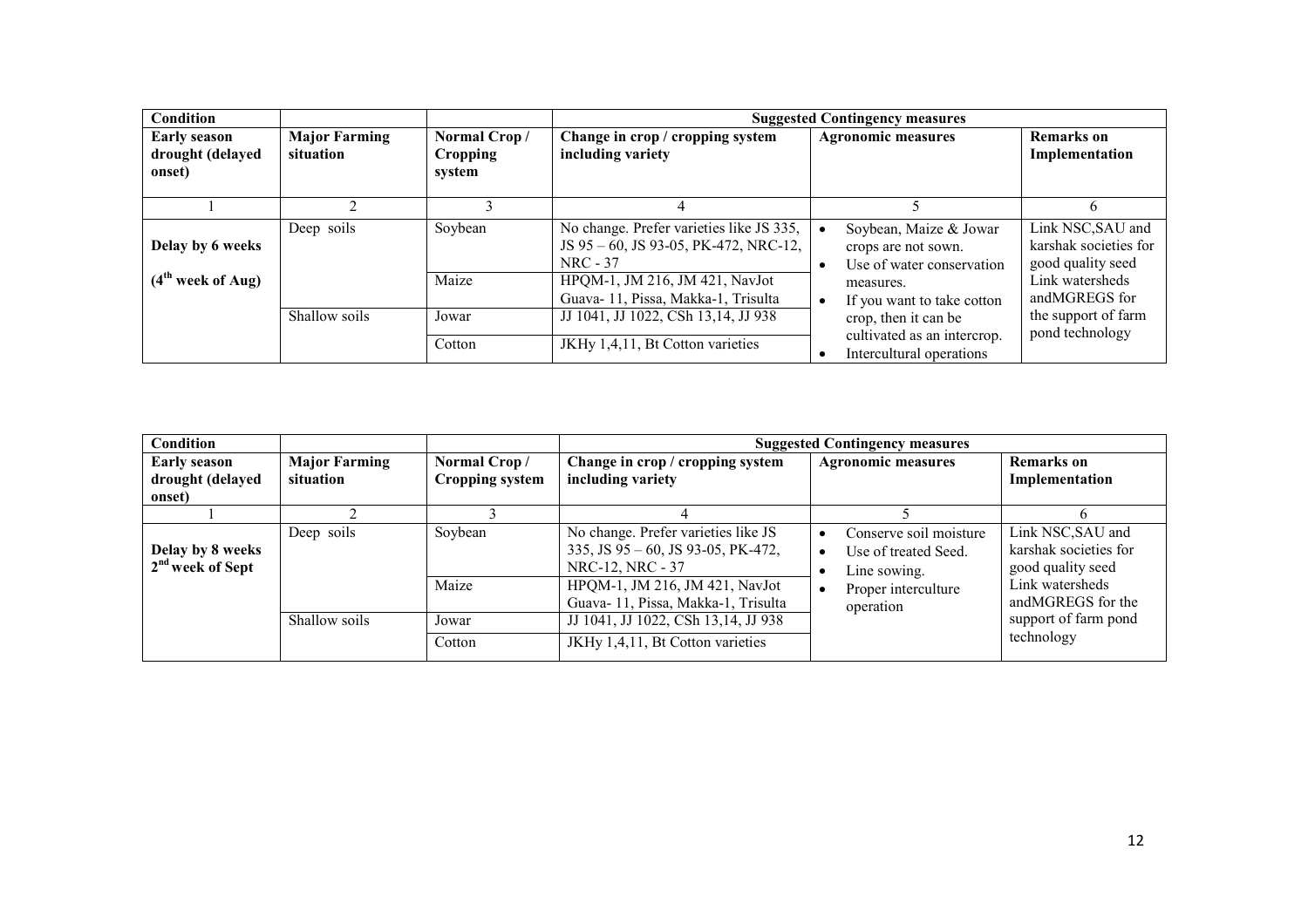| <b>Condition</b>     | Suggested contingency measures |               |                                           |                                                    |  |
|----------------------|--------------------------------|---------------|-------------------------------------------|----------------------------------------------------|--|
| Early season drought | Major                          | Normal        | Crop management                           | Soil nutrient & moisture conservation measures     |  |
| (Normal onset)       | Farming                        | Crop/cropping |                                           |                                                    |  |
|                      | situation                      | system        |                                           |                                                    |  |
|                      |                                |               |                                           |                                                    |  |
| <b>Normal onset</b>  | Deep soils                     | Soybean       | Use treated seed.                         | Use mulches to reduce loss of water.               |  |
| followed by 15-20    |                                | Maize         | Intercultural operation between rows.     | Maintain plant water status.<br>$\bullet$          |  |
| days dry spell after |                                |               | Make a deep row after each 15 to 20rows.  | Life saving irrigation if available.               |  |
| sowing leading to    |                                |               | In nursery condition do not use Nitrogen. | Foliar spray of fertilizers $(2\%$ urea during the |  |
| poor germination/    | Shallow soils                  | Jowar         | Use anti transpirants Dose?               | dry spell)                                         |  |
| crop stand etc.      |                                | Cotton        |                                           |                                                    |  |

| <b>Condition</b>                                                                                 | Suggested contingency measures |                                   |                                                                                                                                                                                           |                                                                                                       |  |  |
|--------------------------------------------------------------------------------------------------|--------------------------------|-----------------------------------|-------------------------------------------------------------------------------------------------------------------------------------------------------------------------------------------|-------------------------------------------------------------------------------------------------------|--|--|
| Mid season<br>drought (long dry<br>spell, consecutive 2<br>weeks rainless<br>$(>2.5$ mm) period) | Major<br>Farming<br>situation  | Normal<br>Crop/cropping<br>system | Crop management                                                                                                                                                                           | Soil nutrient & moisture conservation measures                                                        |  |  |
|                                                                                                  |                                |                                   |                                                                                                                                                                                           |                                                                                                       |  |  |
| At vegetative stage                                                                              | Deep soils                     | Soybean<br>Maize                  | Weed management through intercultural<br>operation between rows using <i>doura</i><br>Gap filling with improved variety if the<br>population is $\langle 75\% \text{ of optimum} \rangle$ | Dust mulching through interculture<br>Green leaf mulch in between crop rows<br>Life saving irrigation |  |  |
|                                                                                                  | Shallow soils                  | Jowar<br>Cotton                   | Resow the crop if the damage will be<br>severe                                                                                                                                            |                                                                                                       |  |  |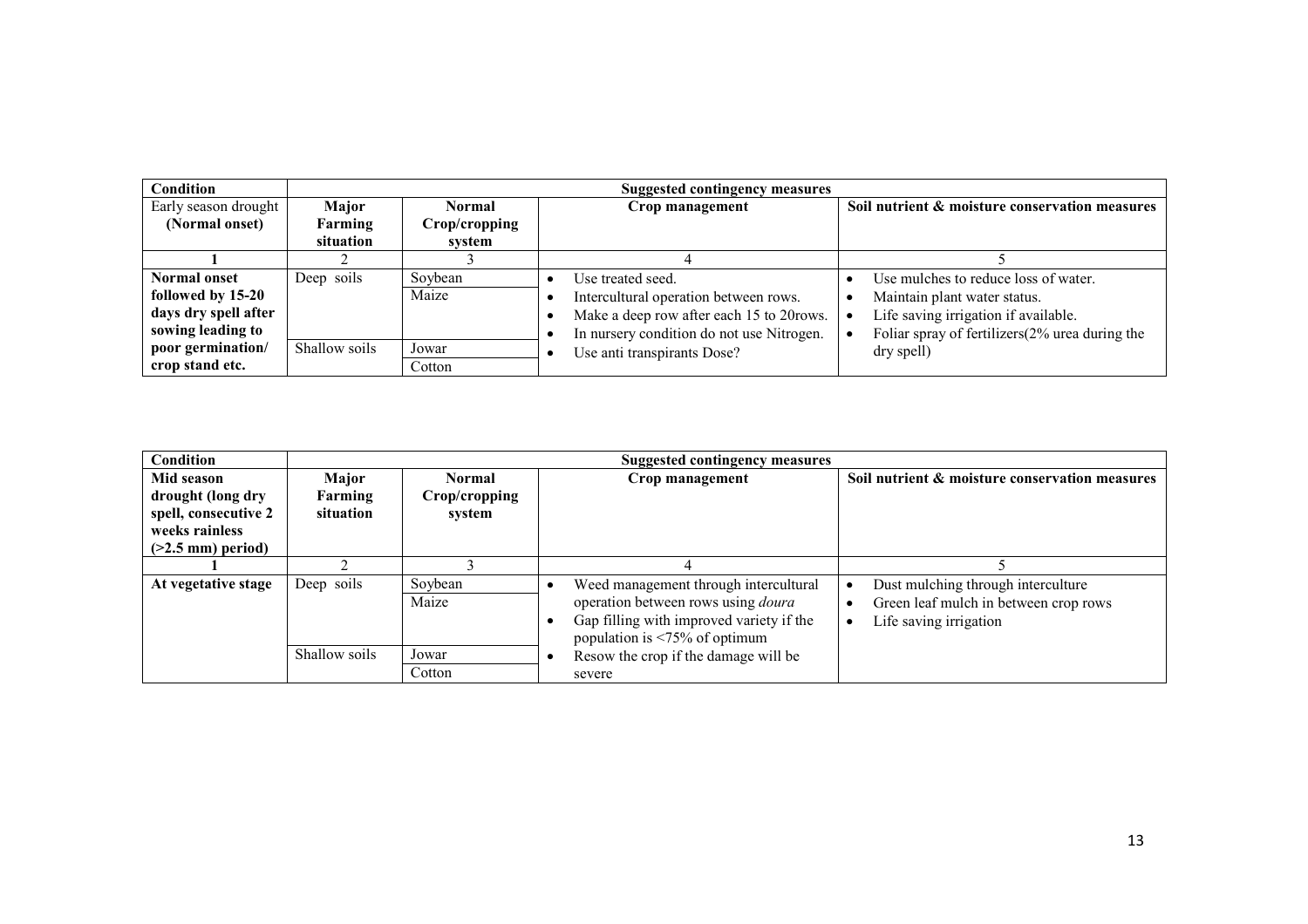| <b>Condition</b>  | <b>Suggested contingency measures</b> |               |                                          |                                                 |  |
|-------------------|---------------------------------------|---------------|------------------------------------------|-------------------------------------------------|--|
| Mid season        | Major                                 | Normal        | Crop management                          | Soil nutrient & moisture conservation measures  |  |
| drought (long dry | Farming                               | Crop/cropping |                                          |                                                 |  |
| spell)            | situation                             | system        |                                          |                                                 |  |
|                   |                                       |               |                                          |                                                 |  |
| At flowering/     | Deep soils                            | Soybean       | Use life saving irrigation if available. | In situ moisture conservation practices (Ridges |  |
| fruiting stage    |                                       | Maize         | Use growth hormones.                     | and furrows).                                   |  |
|                   |                                       |               | Stop use of Nitrogen.                    | Reducing the evapotranspiration by mulching     |  |
|                   |                                       |               | Use wind breaks in the boarder of field  | Use of liquid fertilizers/ spary urea 2%        |  |
|                   | Shallow soils                         | Jowar         |                                          | solution during the dry spell                   |  |
|                   |                                       | Cotton        |                                          | Use of sprinkler irrigation.                    |  |

| <b>Condition</b>                 |               | <b>Suggested contingency measures</b> |                                                                                                       |                                                                                                                                              |
|----------------------------------|---------------|---------------------------------------|-------------------------------------------------------------------------------------------------------|----------------------------------------------------------------------------------------------------------------------------------------------|
| <b>Terminal</b>                  | Major         | <b>Normal</b>                         | Crop management                                                                                       | Rabi planning                                                                                                                                |
| drought                          | Farming       | Crop/cropping                         |                                                                                                       |                                                                                                                                              |
|                                  | situation     | system                                |                                                                                                       |                                                                                                                                              |
|                                  |               |                                       |                                                                                                       |                                                                                                                                              |
| (Early withdrawal of<br>monsoon) | Deep soils    | Soybean<br>Maize                      | Reduction of Nitrogen 25-50% then<br>recommended<br>Urea spary 2% solution.<br>Life saving irrigation | Rabi crops like safflower, LenSesame,<br>Linseed, Rainfed wheat and Gram.<br>Selection of heat tolerant varieties like in<br>Gram JAKI 9218. |
|                                  | Shallow soils | Jowar<br>Cotton                       |                                                                                                       | Use of Line sowing only.<br>Seed priming.<br>Use of short duration varieties.                                                                |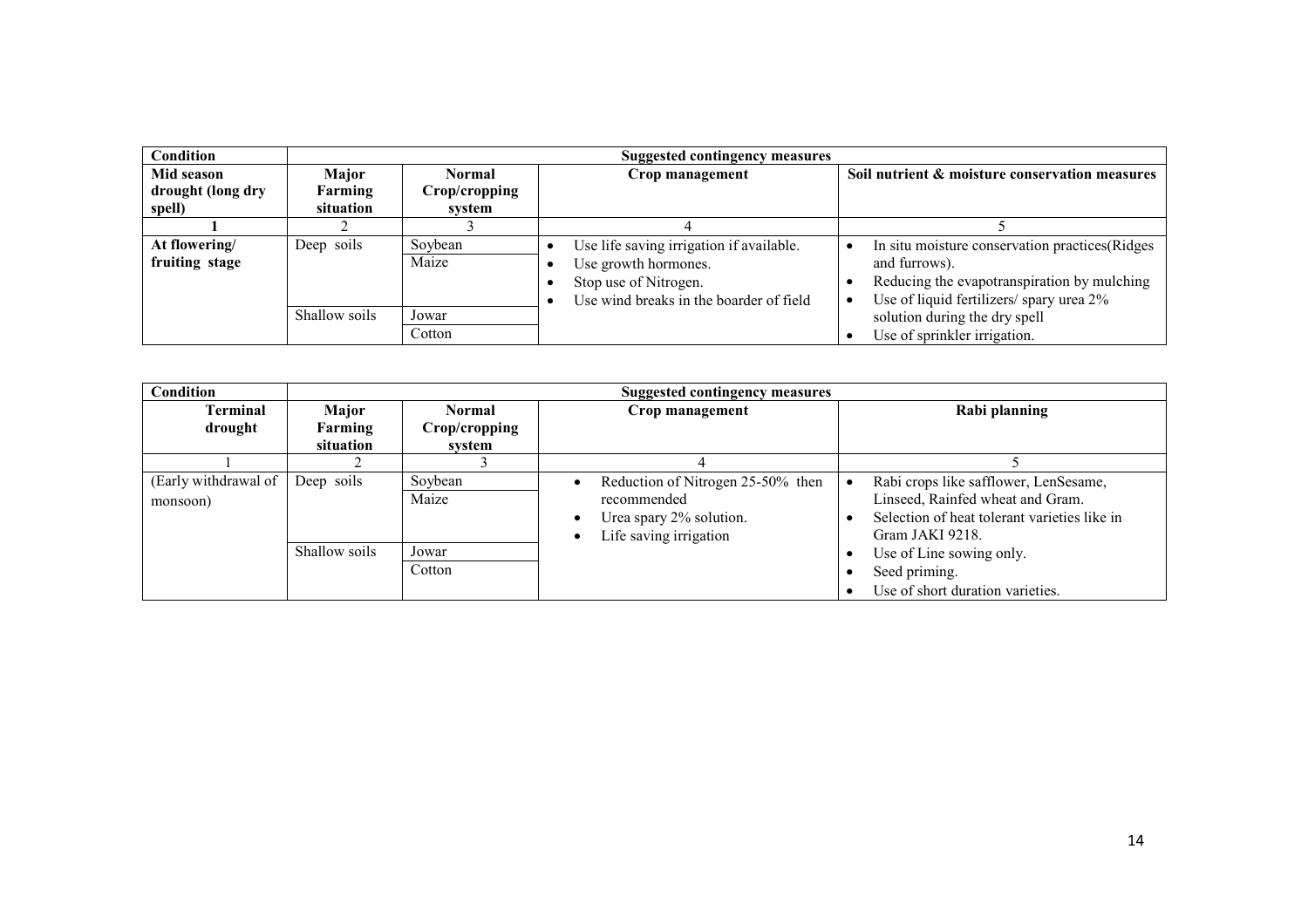| Condition                                                    |                                   |                                           | <b>Suggested Contingency measures</b>                                                        |                                                                                                |                                                              |  |
|--------------------------------------------------------------|-----------------------------------|-------------------------------------------|----------------------------------------------------------------------------------------------|------------------------------------------------------------------------------------------------|--------------------------------------------------------------|--|
| Delayed release of<br>water in canals<br>due to low rainfall | <b>Major Farming</b><br>situation | Normal Crop/<br><b>Cropping</b><br>system | Change in crop / cropping<br>system <sup>c</sup> including variety                           | <b>Agronomic measures</b>                                                                      | <b>Remarks</b> on<br>Implementation                          |  |
|                                                              |                                   |                                           |                                                                                              |                                                                                                | h                                                            |  |
|                                                              | Deep soils                        | Soybean -<br>Wheat<br>Soybean-gram        | Soybean JS 55-60, JS 93-05,<br>Wheat-Pusa-4<br>Poorna, HI 1518, Gram-JG<br>130, JG 11, JG226 | Ridge and furrow planting<br>Mulching in crop rows<br>Irrigation at critical stages of<br>crop | Proper training and<br>guidance to the farmer<br>by KVK/ATMA |  |
|                                                              |                                   | Maize-Jowar                               | JG-412, Maize - JM 216 JM-8                                                                  | Use micro irrigation systems like<br>sprinkler/drip<br>Increase water Use                      |                                                              |  |
|                                                              | Shallow soils                     | <b>NA</b>                                 |                                                                                              |                                                                                                |                                                              |  |

| 2.1.2 | Drought - Irrigated situation |  |
|-------|-------------------------------|--|
|       |                               |  |

| Condition                                                    |                                   | <b>Suggested Contingency measures</b>     |                                                                                              |                                                                                                                                  |                                                              |  |  |  |
|--------------------------------------------------------------|-----------------------------------|-------------------------------------------|----------------------------------------------------------------------------------------------|----------------------------------------------------------------------------------------------------------------------------------|--------------------------------------------------------------|--|--|--|
| Limited release of<br>water in canals due<br>to low rainfall | <b>Major Farming</b><br>situation | Normal Crop/<br><b>Cropping</b><br>system | Change in crop / cropping<br>system <sup>c</sup> including variety                           | <b>Agronomic measures</b>                                                                                                        | <b>Remarks</b> on<br>Implementation                          |  |  |  |
|                                                              |                                   |                                           |                                                                                              |                                                                                                                                  |                                                              |  |  |  |
|                                                              | Deep soils                        | Soybean - Wheat<br>Soybean-gram           | Soybean JS 55-60, JS 93-05,<br>Wheat-Pusa-4<br>Poorna, HI 1518, Gram-JG<br>130, JG 11, JG226 | Ridge and furrow planting<br>Mulching in crop rows<br>Irrigation at critical stages of crop<br>Use micro irrigation systems like | Proper training and<br>guidance to the farmer<br>by KVK/ATMA |  |  |  |
|                                                              |                                   | Maize-Jowar                               | JG-412, Maize - JM 216 JM-8                                                                  | sprinkler/drip<br>Increase water Use                                                                                             |                                                              |  |  |  |
|                                                              | Shallow soils                     | <b>NA</b>                                 |                                                                                              |                                                                                                                                  |                                                              |  |  |  |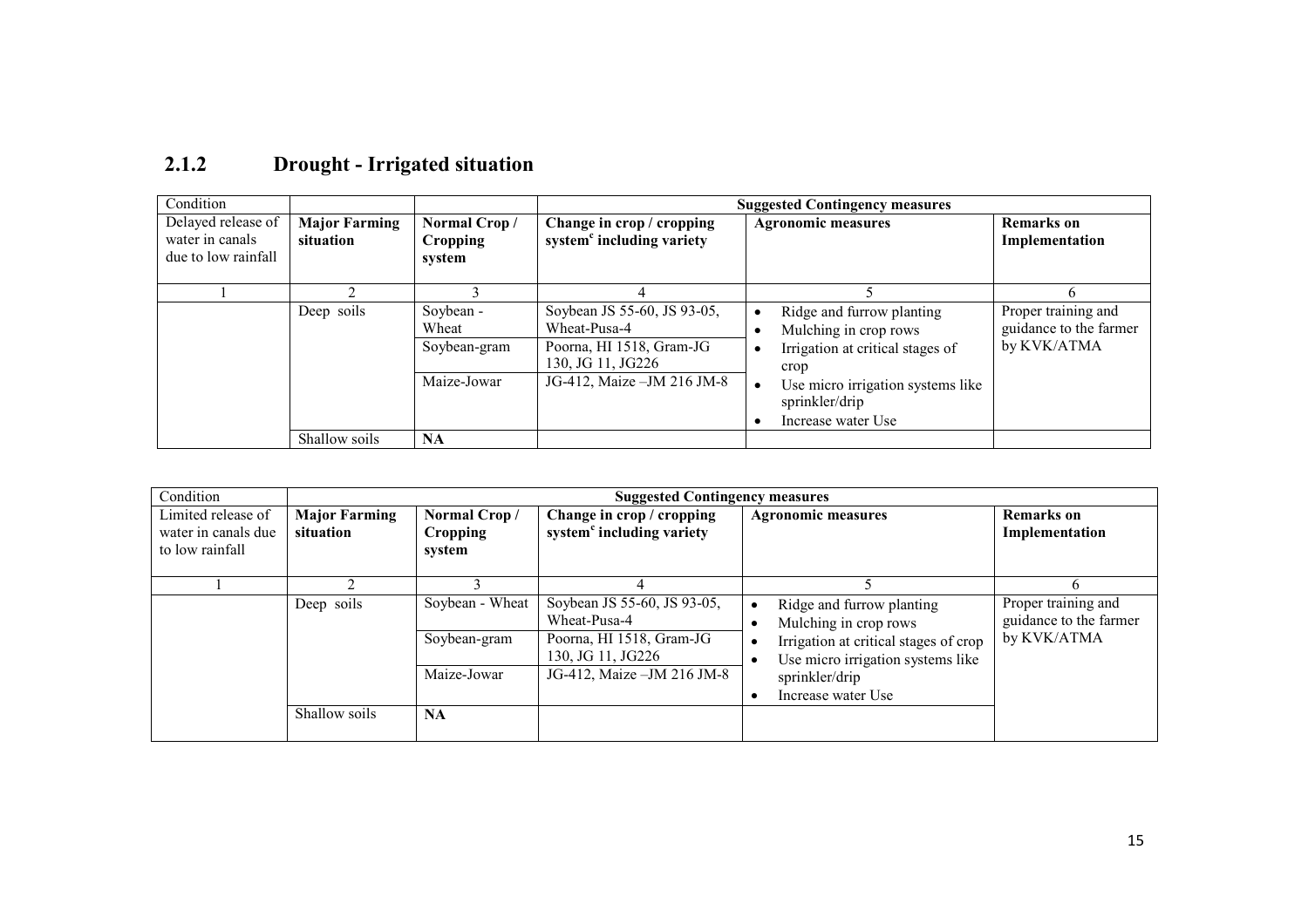| <b>Condition</b>                                                                       |                                   |                                        | <b>Suggested Contingency measures</b>                 |                                                          |                                               |  |
|----------------------------------------------------------------------------------------|-----------------------------------|----------------------------------------|-------------------------------------------------------|----------------------------------------------------------|-----------------------------------------------|--|
| Non release of<br>water in canals<br>under delayed onset<br>of monsoon in<br>catchment | <b>Major Farming</b><br>situation | Normal Crop/<br><b>Cropping system</b> | Change in crop / cropping<br>system including variety | <b>Agronomic measures</b>                                | Remarks on<br>Implementation                  |  |
|                                                                                        |                                   |                                        |                                                       |                                                          |                                               |  |
|                                                                                        | Deep soils                        | Soybean - Wheat                        | Soybean JS 55-60, JS 93-05,<br>Wheat-Pusa-4           | Ridge and furrow planting<br>Mulching in crop rows       | Proper training and<br>guidance to the farmer |  |
|                                                                                        |                                   | Soybean-gram                           | Poorna, HI 1518, Gram-JG 130,<br>JG 11, JG226         | Irrigation at critical stages of<br>crop from rain water | by KVK/ATMA                                   |  |
|                                                                                        |                                   | Maize-Jowar                            | JG-412, Maize - JM 216 JM-8                           |                                                          |                                               |  |
|                                                                                        | Shallow soils                     | <b>NA</b>                              |                                                       |                                                          |                                               |  |

| Condition                                                                            |                                   |                                    | <b>Suggested Contingency measures</b>                                                        |                                                                                                                                               |                                                                        |  |
|--------------------------------------------------------------------------------------|-----------------------------------|------------------------------------|----------------------------------------------------------------------------------------------|-----------------------------------------------------------------------------------------------------------------------------------------------|------------------------------------------------------------------------|--|
| Lack of inflows<br>into tanks due to<br>insufficient<br>/delayed onset of<br>monsoon | <b>Major Farming</b><br>situation | Normal Crop/<br>Cropping<br>system | Change in crop / cropping<br>system <sup>c</sup> including variety                           | <b>Agronomic measures</b>                                                                                                                     | <b>Remarks</b> on<br>Implementation                                    |  |
|                                                                                      |                                   |                                    |                                                                                              |                                                                                                                                               | 6                                                                      |  |
|                                                                                      | Deep soils                        | Soybean - Wheat<br>Soybean-gram    | Soybean JS 55-60, JS 93-05,<br>Wheat-Pusa-4<br>Poorna, HI 1518, Gram-JG 130,<br>JG 11, JG226 | Ridge and furrow planting<br>Mulching in crop rows<br>Irrigation at critical stages of crop<br>$\bullet$<br>Use micro irrigation systems like | Proper training and<br>guidance to the<br>farmer by<br><b>KVK/ATMA</b> |  |
|                                                                                      |                                   | Maize-Jowar                        | JG-412, Maize - JM 216 JM-8                                                                  | sprinkler/drip<br>Increase water Use                                                                                                          |                                                                        |  |
|                                                                                      | Shallow soils                     | NA                                 |                                                                                              |                                                                                                                                               |                                                                        |  |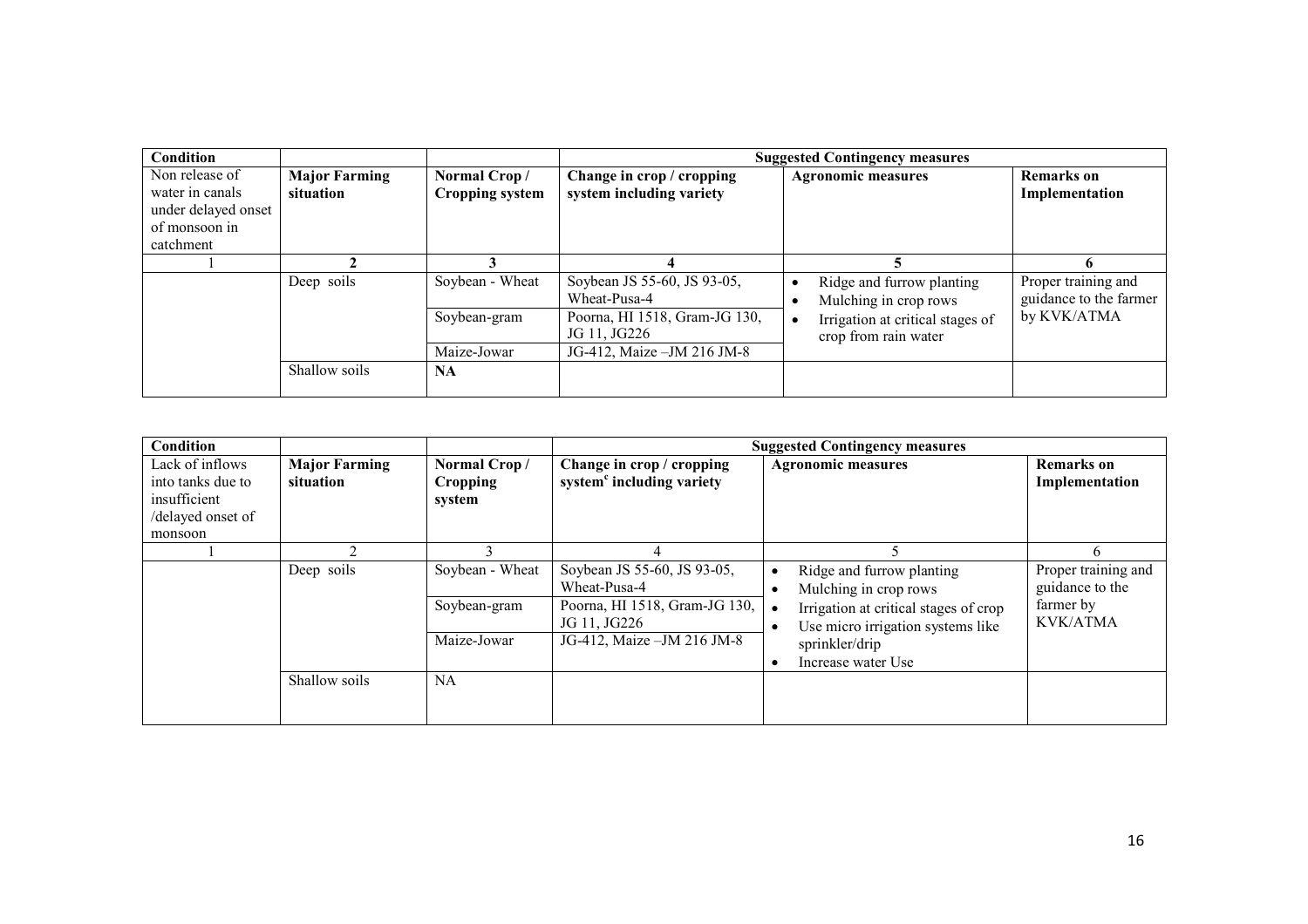| Condition                                                      |                                   |                                                | <b>Suggested Contingency measures</b>                                                                                             |                                                                                                                                                                                                                                                                    |                                                                        |  |
|----------------------------------------------------------------|-----------------------------------|------------------------------------------------|-----------------------------------------------------------------------------------------------------------------------------------|--------------------------------------------------------------------------------------------------------------------------------------------------------------------------------------------------------------------------------------------------------------------|------------------------------------------------------------------------|--|
| Insufficient<br>groundwater<br>recharge due to low<br>rainfall | <b>Major Farming</b><br>situation | Normal Crop/<br><b>Cropping system</b>         | Change in crop/<br>cropping system <sup>c</sup><br>including variety                                                              | <b>Agronomic measures</b>                                                                                                                                                                                                                                          | <b>Remarks</b> on<br>Implementation                                    |  |
|                                                                |                                   |                                                |                                                                                                                                   |                                                                                                                                                                                                                                                                    | 6                                                                      |  |
|                                                                | Deep soils                        | Soybean - Wheat<br>Soybean-gram<br>Maize-Jowar | Soybean JS 55-60, JS<br>93-05, Wheat-Pusa-4<br>Poorna, HI 1518, Gram-<br>JG 130, JG 11, JG226<br>JG-412, Maize - JM 216<br>$JM-8$ | Increased seed rate by 20%.<br>$\bullet$<br>Reducing loss of water by mulching.<br>$\bullet$<br>Conserve moisture through ridges<br>$\bullet$<br>and furrow system/BBF.<br>Use of life saving irrigation through<br>$\bullet$<br>sprinkler/ Alernate furrow system | Proper training and<br>guidance to the<br>farmer by<br><b>KVK/ATMA</b> |  |
|                                                                | Shallow soils                     | <b>NA</b>                                      |                                                                                                                                   |                                                                                                                                                                                                                                                                    |                                                                        |  |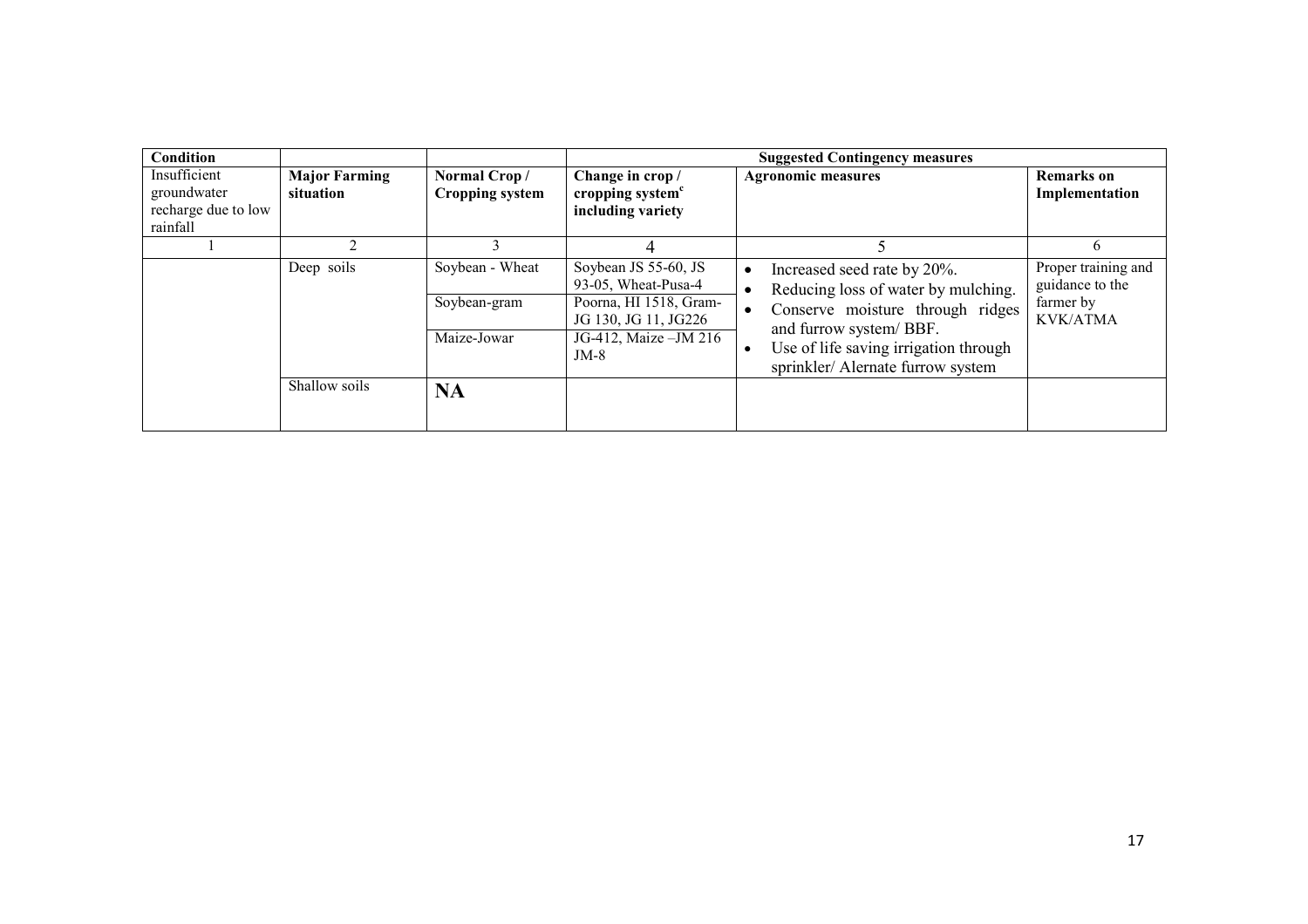| Condition                                                               | Suggested contingency measure                                                                                                                                                                                                                                                                                                                                                                                                                                                                                                |                                                                                                                                                                                                                                                                                                                                        |                                                                                                                              |                                                                                                                               |  |  |  |
|-------------------------------------------------------------------------|------------------------------------------------------------------------------------------------------------------------------------------------------------------------------------------------------------------------------------------------------------------------------------------------------------------------------------------------------------------------------------------------------------------------------------------------------------------------------------------------------------------------------|----------------------------------------------------------------------------------------------------------------------------------------------------------------------------------------------------------------------------------------------------------------------------------------------------------------------------------------|------------------------------------------------------------------------------------------------------------------------------|-------------------------------------------------------------------------------------------------------------------------------|--|--|--|
| Continuous high rainfall in a<br>short span leading to water<br>logging | Vegetative stage <sup>k</sup>                                                                                                                                                                                                                                                                                                                                                                                                                                                                                                | Flowering stage <sup>1</sup>                                                                                                                                                                                                                                                                                                           | Crop maturity stage <sup>m</sup>                                                                                             | Post harvest <sup>n</sup>                                                                                                     |  |  |  |
|                                                                         | $\overline{2}$                                                                                                                                                                                                                                                                                                                                                                                                                                                                                                               | $\overline{3}$                                                                                                                                                                                                                                                                                                                         | $\overline{4}$                                                                                                               | 5                                                                                                                             |  |  |  |
| Crop1 (specify) Soybean                                                 |                                                                                                                                                                                                                                                                                                                                                                                                                                                                                                                              |                                                                                                                                                                                                                                                                                                                                        |                                                                                                                              |                                                                                                                               |  |  |  |
| Maize                                                                   | Drain the excess water as<br>early as possible<br>Apply 20 kg $N + 10$ kg K<br>/ha after draining excess<br>water<br>Take up inter cultivation and<br>at optimum soil moisture<br>condition to loosen and<br>aerate the soil and to control<br>weeds<br>Earthenup the crop for<br>anchorage<br>Spray $KNO_3$ 1 % or water<br>soluble fertilizers like 19-<br>19-19, 20-20-20, 21-21-21<br>at 1% to support nutrition<br>Take up timely control<br>measures for Pink stem<br>borer, sheath blight and<br>Turcicum leaf blight | Drain the excess water as<br>early as possible<br>Apply 20 kg $N + 10$ kg K<br>/ha after draining excess<br>water<br>Spray $KNO_3$ 1 % or water<br>soluble fertilizers like 19-<br>19-19, 20-20-20, 21-21-21<br>at 1% to support nutrition<br>Take up timely control<br>measures for sheath blight<br>and post flowering stalk<br>rots | Drain the excess water as early as<br>possible<br>Allow the crop to dry completely<br>before harvesting                      | Harvest the cobs after the<br>they are dried up properly.<br>Dry the grain to optimum<br>moisture condition before<br>storing |  |  |  |
| Crop3<br>Jowar                                                          | Drain excess water with<br>proper drainage<br>Intercultivation with hoe to<br>improve aeration of the soil<br>Apply 20-30 kg N/ha to<br>regain lost vigor at optimum<br>moisture condition                                                                                                                                                                                                                                                                                                                                   | Drain excess water with<br>proper drainage<br>Intercultivation with hoe to<br>improve aeration of the<br>soil Apply 20-30 kg N/ha<br>to regain lost vigor at<br>optimum moisture<br>condition                                                                                                                                          | Drain excess water with proper<br>drainage<br>Harvest the earheads after they<br>are dried properly or use ear head<br>drier | Dry the grain at optimum<br>moisture content before<br>bagging and marketing                                                  |  |  |  |
| Crop4                                                                   | 1. Drain out excess water                                                                                                                                                                                                                                                                                                                                                                                                                                                                                                    | 1. Drain out excess water                                                                                                                                                                                                                                                                                                              | 1. Drain out excess water                                                                                                    | 1. Dry the produce under sun                                                                                                  |  |  |  |

## 2.2 Unusual rains (untimely, unseasonal etc) (for both rainfed and irrigated situations)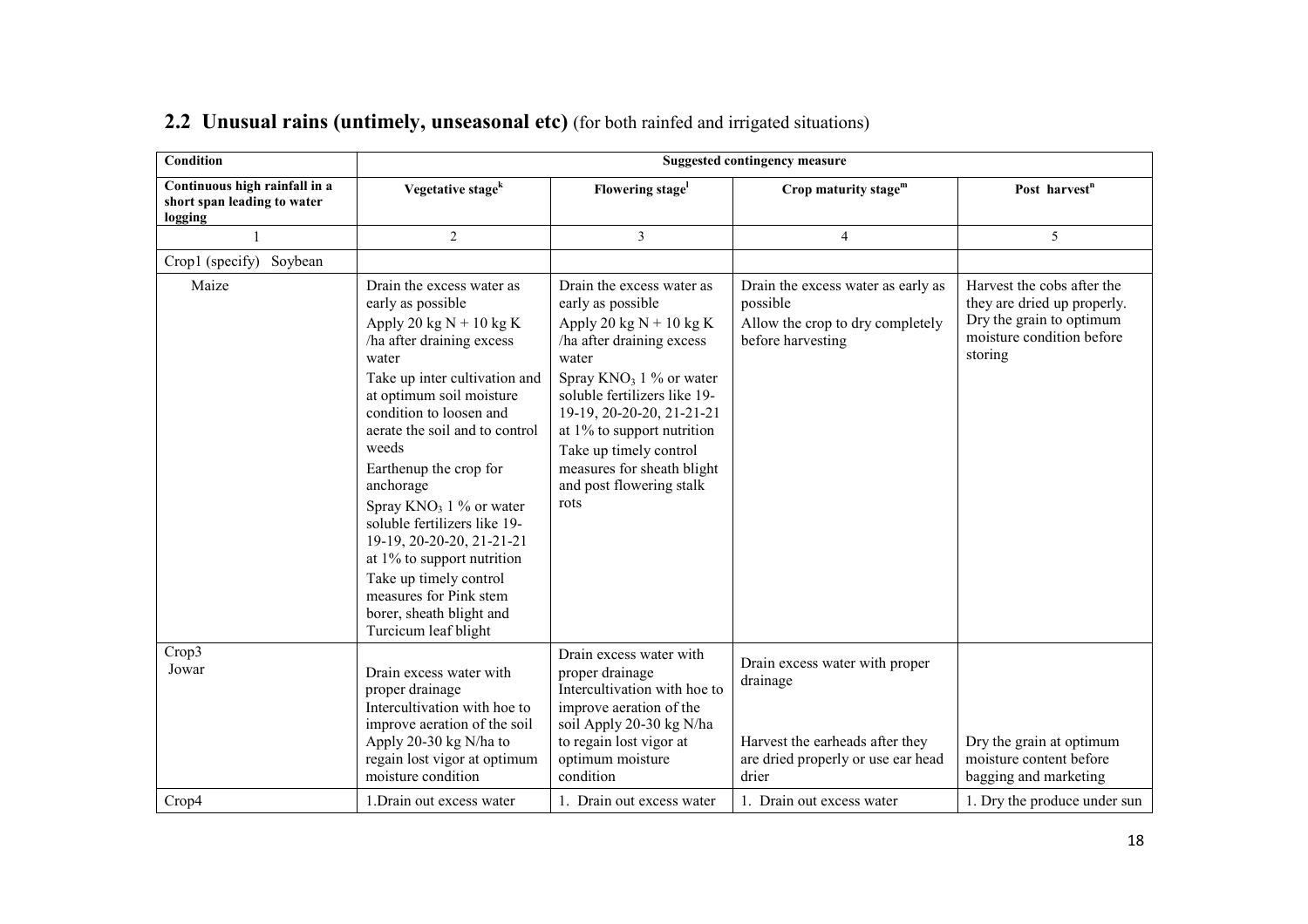| cotton                                                               | 2. Inter cultivation and<br>apply a booster dose of 30<br>kg urea+ 15 kg MOP per ha<br>3. In water logged areas<br>spray with urea 2%+ MgSo4<br>$(1%)$ followed by<br>Annabhedi 5g+Citric acid<br>0.5g/l<br>4. Spray and also drench with<br>Copper oxychloride<br>5. Take up timely control<br>measures against the out<br>break of pests and diseases. | 2. Apply 30 kg $N + 15$ kg<br>K/ha<br>after draining excess water<br>3. Spray fungicides like<br>Copper oxy chloride 0.3 %<br>or Carbendazim 0.1 % or<br>Mancozeb 0.25% two to<br>three times by rotating the<br>chemicals<br>4. Take up timely control<br>measures against the out<br>break of pests and<br>diseases. | 2. Monitor for boll rot. Take up<br>corrective measures<br>3. Kapas picking should be done<br>carefully to prevent admixtures<br>with waste plant material | before sending to market                                                                                                                                                                                                                                                                                  |
|----------------------------------------------------------------------|----------------------------------------------------------------------------------------------------------------------------------------------------------------------------------------------------------------------------------------------------------------------------------------------------------------------------------------------------------|------------------------------------------------------------------------------------------------------------------------------------------------------------------------------------------------------------------------------------------------------------------------------------------------------------------------|------------------------------------------------------------------------------------------------------------------------------------------------------------|-----------------------------------------------------------------------------------------------------------------------------------------------------------------------------------------------------------------------------------------------------------------------------------------------------------|
| Crop5<br>pigeonpea/Arhar                                             | 1. Drain out excess water<br>2. Apply 20 kg $N + 10$ kg K<br>/ha<br>after draining excess water<br>3. Take up inter cultivation<br>at optimum soil moisture<br>condition to loosen and<br>aerate the soil and to control<br>weeds                                                                                                                        | 1. Drain out excess water<br>2. To spray $KNO3 1$ % or<br>water soluble fertilizers<br>like 19-19-19, 20-20-20,<br>21-21-21 at 1%.<br>3. Take up timely control<br>measures against the out<br>break of pests like<br>Spodoptera, Helicoverpa<br>etc.                                                                  | 1. Drain out excess water<br>2. Allow the crop to dry<br>completely before harvesting                                                                      | 1. Spread the bundles<br>drenched in rain on field<br>bunds or drying floors to<br>quicken the drying<br>2. Thresh the bundles after<br>they are dried properly<br>3. Dry the grain to proper<br>moisture per cent before<br>bagging and storing to<br>prevent deterioration in<br>quality during storage |
| Horticulture                                                         |                                                                                                                                                                                                                                                                                                                                                          |                                                                                                                                                                                                                                                                                                                        |                                                                                                                                                            |                                                                                                                                                                                                                                                                                                           |
| Heavy rainfall with high<br>speed winds in a short span <sup>2</sup> |                                                                                                                                                                                                                                                                                                                                                          |                                                                                                                                                                                                                                                                                                                        |                                                                                                                                                            |                                                                                                                                                                                                                                                                                                           |
| Crop1<br>Soybean                                                     | Drain excess water<br>$\bullet$<br>Ridge and furrow<br>$\bullet$<br>system of planting<br>Top dressing with N 10-<br>$\bullet$<br>20 kg/ha at optimum<br>soil moisture<br>Intercultivation to<br>$\bullet$<br>loosen the soil and to<br>improve aeration                                                                                                 | Drain excess water<br>$\bullet$<br>Intercultivation to<br>$\bullet$<br>loosen the soil and<br>improve aeration<br>Foliar spray with 2%<br>$\bullet$<br>urea/DAP to regain<br>lost vigour                                                                                                                               | Drain excess water<br>$\bullet$<br>Harvesting on a clear sunny<br>$\bullet$<br>day<br>Shift the produce to safer<br>$\bullet$<br>place                     | Dry the produce up to $10-12$<br>% moisture before storage                                                                                                                                                                                                                                                |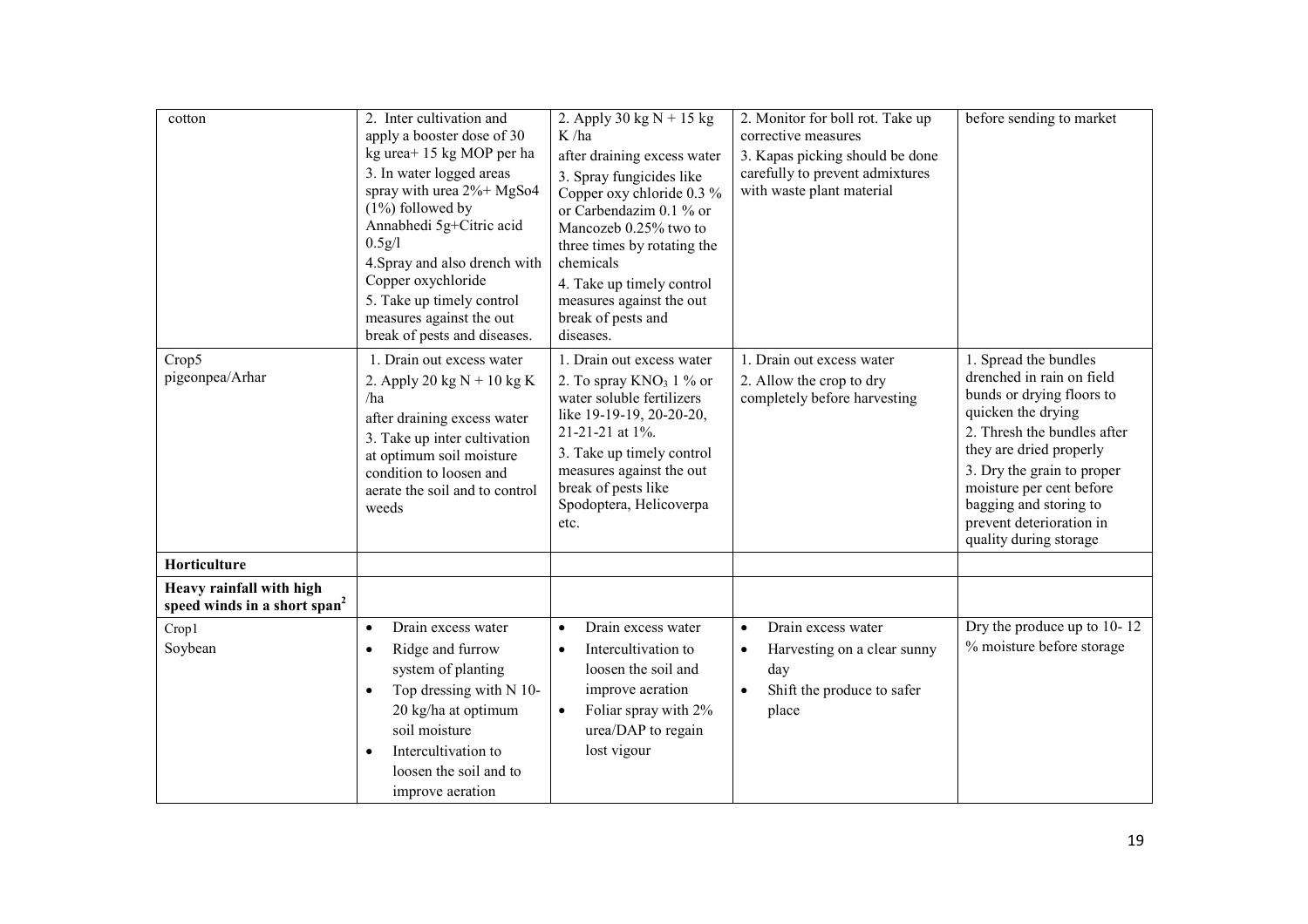| Crop2<br>Maize  | Drain the excess water as<br>early as possible<br>Apply 20 kg $N + 10$ kg K<br>ha after draining excess<br>water<br>Take up inter cultivation and<br>at optimum soil moisture<br>condition to loosen and<br>aerate the soil and to control<br>weeds<br>Earthenup the crop for<br>anchorage<br>Spray $KNO_3$ 1 % or water<br>soluble fertilizers like 19-<br>19-19, 20-20-20, 21-21-21<br>at $1\%$ to support nutrition<br>Take up timely control<br>measures for Pink stem<br>borer, sheath blight and<br>Turcicum leaf blight | Drain the excess water as<br>early as possible<br>Apply 20 kg $N + 10$ kg K<br>/ha after draining excess<br>water<br>Spray $KNO_3$ 1 % or water<br>soluble fertilizers like 19-<br>19-19, 20-20-20, 21-21-21<br>at 1% to support nutrition<br>Take up timely control<br>measures for sheath blight<br>and post flowering stalk<br>rots | Drain the excess water as early as<br>possible<br>Allow the crop to dry completely<br>before harvesting                                                                        | Harvest the cobs after the<br>they are dried up properly.<br>Dry the grain to optimum<br>moisture condition before<br>storing |
|-----------------|--------------------------------------------------------------------------------------------------------------------------------------------------------------------------------------------------------------------------------------------------------------------------------------------------------------------------------------------------------------------------------------------------------------------------------------------------------------------------------------------------------------------------------|----------------------------------------------------------------------------------------------------------------------------------------------------------------------------------------------------------------------------------------------------------------------------------------------------------------------------------------|--------------------------------------------------------------------------------------------------------------------------------------------------------------------------------|-------------------------------------------------------------------------------------------------------------------------------|
| Crop3<br>Jowar  | Drain excess water with<br>proper drainage<br>Intercultivation with hoe to<br>improve aeration of the soil<br>Apply 20-30 kg N/ha to<br>regain lost vigor at optimum<br>moisture condition                                                                                                                                                                                                                                                                                                                                     | Drain excess water with<br>proper drainage<br>Intercultivation with hoe to<br>improve aeration of the<br>soil Apply 20-30 kg N/ha<br>to regain lost vigor at<br>optimum moisture<br>condition                                                                                                                                          | Drain excess water with proper<br>drainage<br>Harvest the earheads after they<br>are dried properly or use ear head<br>drier                                                   | Dry the grain at optimum<br>moisture content before<br>bagging and marketing                                                  |
| Crop4<br>cotton | Drain out excess water<br>Inter cultivation and apply a<br>booster dose of 30 kg urea+<br>15 kg MOP per ha<br>In water logged areas spray<br>with urea $2\% + MgSo4$ (1%)<br>followed by Annabhedi<br>5g+Citric acid 0.5g/l<br>Spray and also drench with<br>Copper oxychloride                                                                                                                                                                                                                                                | Drain out excess water<br>Apply 30 kg $N + 15$ kg K<br>/ha after draining excess<br>water<br>Spray fungicides like<br>Copper oxy chloride 0.3 %<br>or Carbendazim 0.1 % or<br>Mancozeb 0.25% two to<br>three times by rotating the<br>chemicals                                                                                        | Drain out excess water<br>Monitor for boll rot. Take up<br>corrective measures<br>Kapas picking should be done<br>carefully to prevent admixtures<br>with waste plant material | Dry the produce under sun<br>before sending to market                                                                         |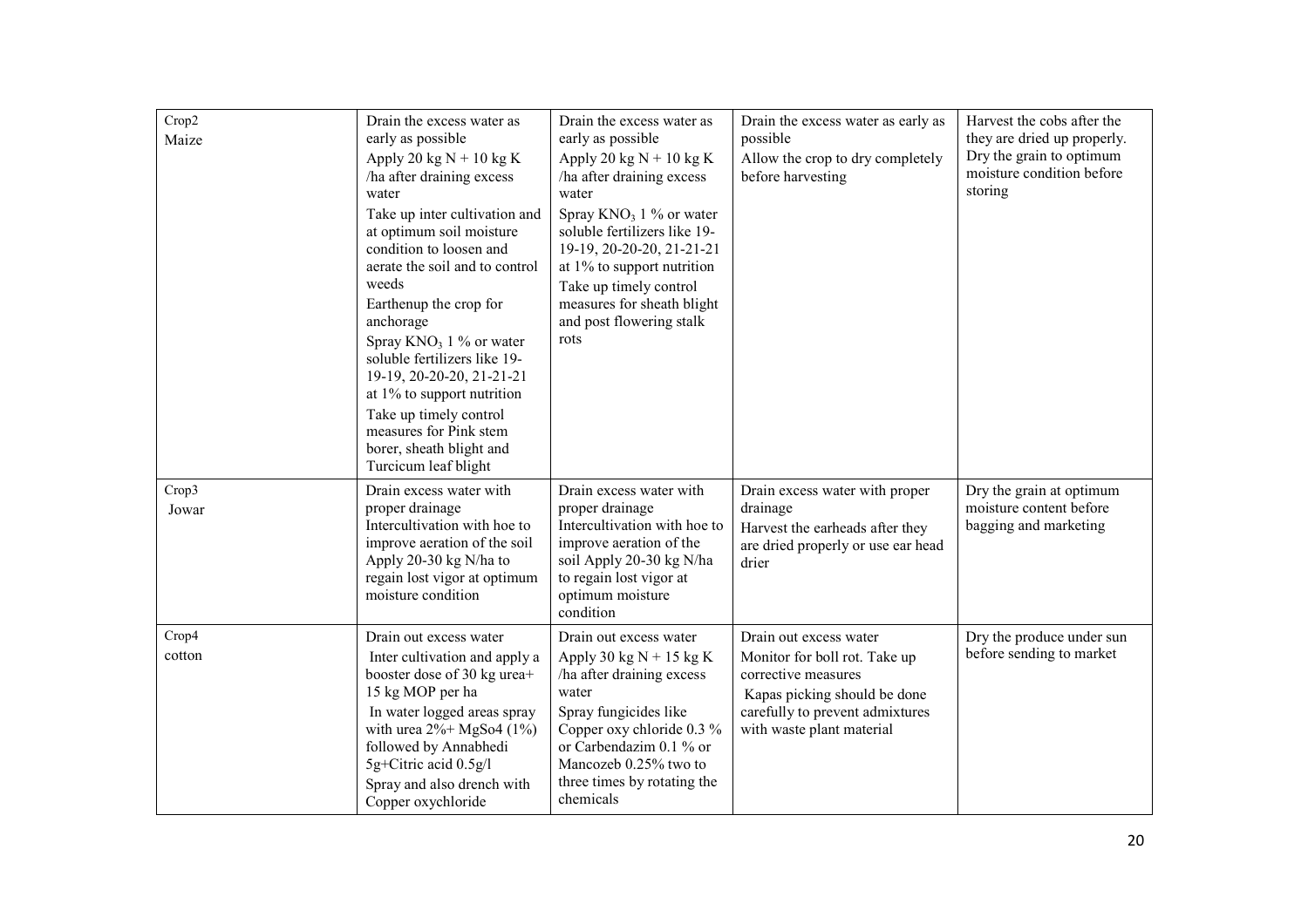|                          | 5. Take up timely control<br>measures against the out<br>break of pests and diseases.                                                                                                                                             | Take up timely control<br>measures against the out<br>break of pests and<br>diseases.                                                                                                                                                                 |                                                                                                                                                                                                                                                                                                                                             |                                                                                                                                                                                                                                                                                                           |
|--------------------------|-----------------------------------------------------------------------------------------------------------------------------------------------------------------------------------------------------------------------------------|-------------------------------------------------------------------------------------------------------------------------------------------------------------------------------------------------------------------------------------------------------|---------------------------------------------------------------------------------------------------------------------------------------------------------------------------------------------------------------------------------------------------------------------------------------------------------------------------------------------|-----------------------------------------------------------------------------------------------------------------------------------------------------------------------------------------------------------------------------------------------------------------------------------------------------------|
| Crop5<br>Pigeonpea/Arhar | 1. Drain out excess water<br>2. Apply 20 kg $N + 10$ kg K<br>/ha<br>after draining excess water<br>3. Take up inter cultivation<br>at optimum soil moisture<br>condition to loosen and<br>aerate the soil and to control<br>weeds | 1. Drain out excess water<br>2. To spray $KNO3 1$ % or<br>water soluble fertilizers<br>like 19-19-19, 20-20-20,<br>21-21-21 at 1%.<br>3. Take up timely control<br>measures against the out<br>break of pests like<br>Spodoptera, Helicoverpa<br>etc. | 1. Drain out excess water<br>2. Allow the crop to dry<br>completely before harvesting                                                                                                                                                                                                                                                       | 1. Spread the bundles<br>drenched in rain on field<br>bunds or drying floors to<br>quicken the drying<br>2. Thresh the bundles after<br>they are dried properly<br>3. Dry the grain to proper<br>moisture per cent before<br>bagging and storing to<br>prevent deterioration in<br>quality during storage |
| Horticulture             |                                                                                                                                                                                                                                   |                                                                                                                                                                                                                                                       |                                                                                                                                                                                                                                                                                                                                             |                                                                                                                                                                                                                                                                                                           |
| Crop1<br>(specify)Fruits | Proper drainage and<br>removal of excess water<br>from root zone<br>Staking of plants<br>Nutrient application at<br>optimum moisture for better<br>growth                                                                         | Proper drainage and<br>removal of excess water<br>from root zone<br>Staking of plants<br>Nutrient application at<br>optimum moisture for<br>better growth                                                                                             | Proper drainage and removal of<br>excess water from root zone<br>Spray fungicide like Bavastin<br>$@$ lgm/lit of water after rain as a<br>preventive measure to control<br>fungus disease<br>Go for staking if needed<br>Harvest mature produce on clear<br>sunny day<br>Fallen fruits may be collected,<br>graded and marketed if feasible | Store fruits in well ventilized<br>temporary structures before<br>marketing<br>Market the fruits as early as<br>possible                                                                                                                                                                                  |
| Crop2<br>vegetables      | Proper drainage and<br>removal of excess water<br>from root zone                                                                                                                                                                  | Proper drainage and<br>removal of excess water<br>from root zon<br>Spraying the crop with<br>cypermithrin $(a)$ 0.1% to<br>contron fruit borer                                                                                                        | Proper drainage and removal of<br>excess water from root zone                                                                                                                                                                                                                                                                               |                                                                                                                                                                                                                                                                                                           |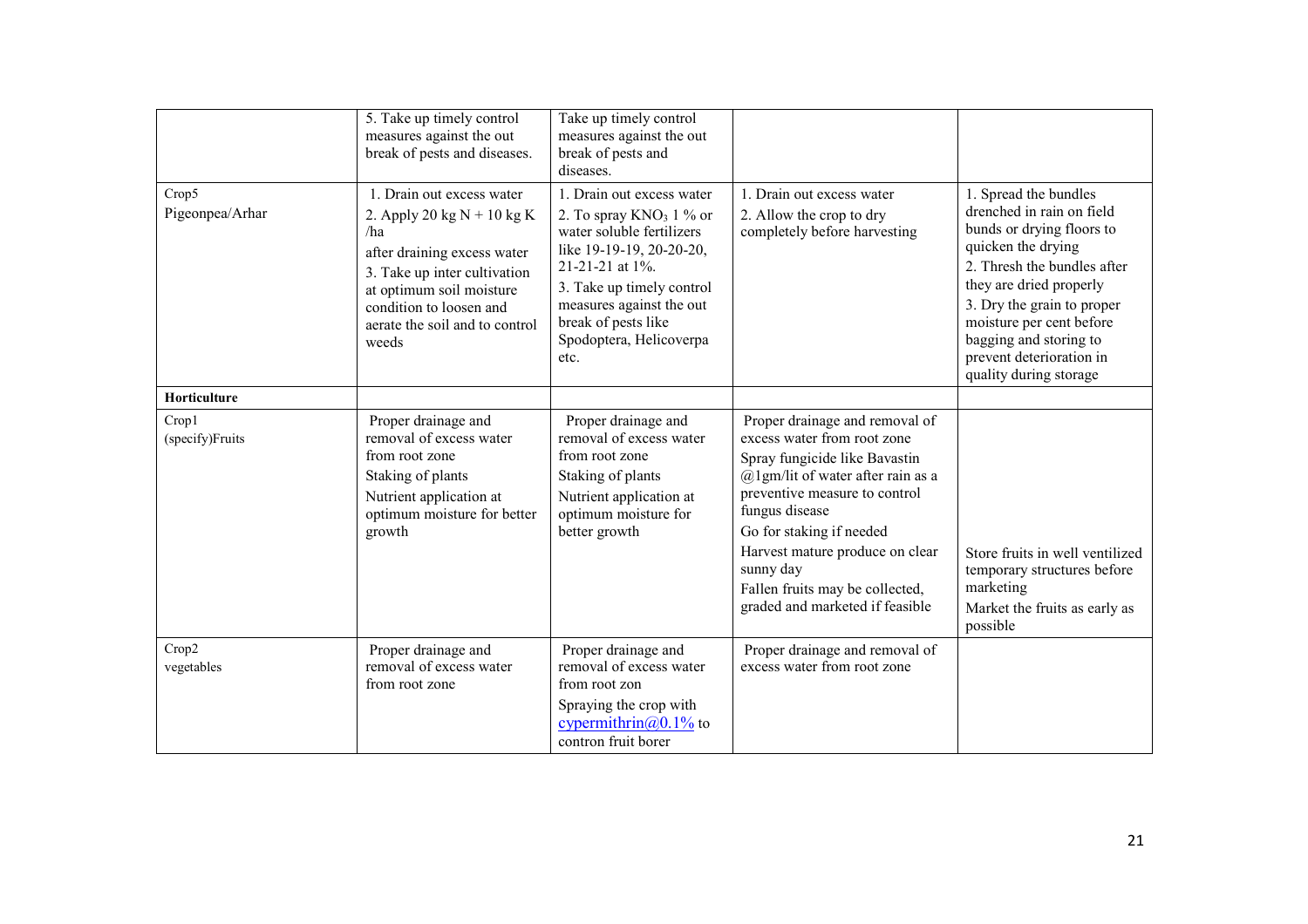| Outbreak of pests and diseases<br>due to unseasonal rains |                                                                                                                                                                                                                                                                                        |                                                                                                                                                                                                                                                                         |                                                                                                                                                                                               |  |
|-----------------------------------------------------------|----------------------------------------------------------------------------------------------------------------------------------------------------------------------------------------------------------------------------------------------------------------------------------------|-------------------------------------------------------------------------------------------------------------------------------------------------------------------------------------------------------------------------------------------------------------------------|-----------------------------------------------------------------------------------------------------------------------------------------------------------------------------------------------|--|
| Crop1<br>Soybean                                          | Early planting to<br>$\bullet$<br>minimize the incidence<br>of girdle beetle and<br>green semilooper<br>Foliar spray with 5%<br>$\bullet$<br>NSKE or dimethoate<br>30EC 1 ml/l to protect<br>against semilooper                                                                        | Monitor adult moth<br>$\bullet$<br>activity of Spodoptera<br>through pheromone<br>traps (10 traps/ha)<br>Apply Quinalphos 25<br>$\bullet$<br>$EC 2ml/l$ or<br>Emamectin benzoate 5<br>SG 4g/10 lit to control<br>spodoptera                                             | apply spray of insecticides $\&$<br>fungicide for protecting from fungus                                                                                                                      |  |
| Crop2<br>Maize                                            | spray imidachloprit 0.3 ml/l or<br>Dimethoate 1.0 ml/l to control<br>leaf hopper                                                                                                                                                                                                       | Foliar application of<br>Mancozeb @0.25 - 0.4% at<br>8-10 days interval to control<br>Turcicum leaf blight                                                                                                                                                              | TT<br>richoderma mixed with FYM @ 10<br>$g/kg$ at 10 days prior to its use in the<br>field can be applied to control stalk<br>rot incidence which is likely during<br>post flowering          |  |
| Crop3<br>cotton                                           | Sucking pests, Wilt and root<br>rot, Bacterial leaf blight -<br>Need based plant protection<br>measures to be initiated                                                                                                                                                                | Jassids, Spodoptera, Wilt<br>and root rot, Bacterial leaf<br>blight, Grey mildew -<br>Need based plant<br>protection measures to be<br>initiated                                                                                                                        | Grey mildew - Need based plant<br>protection measures to be initiated                                                                                                                         |  |
| Crop4<br>Pigeonpea                                        | Spray triazophos 40 %<br>$\bullet$<br>EC $(a)$ 1-1.5 l/ha in<br>chickpea against pest<br>incidence.<br>"T" shaped pegs placed<br>in late sown chickpea<br>field for biological<br>control of pod borer and<br>for chemical control<br>spraying of Quinolphos<br>25 EC or Chlorpyriphos | Spray triazophos 40 %<br>$\bullet$<br>EC $(a)$ 1-1.5 l/ha in<br>chickpea against pest<br>incidence.<br>T" shaped pegs placed<br>in late sown chickpea<br>field for biological<br>control of pod borer<br>and for chemical<br>control spraying of<br>Quinolphos 25 EC or | Spray triazophos 40 % EC @<br>$\bullet$<br>1-1.5 l/ha in chickpea against<br>pest incidence.<br>Carry out critical survey of<br>$\bullet$<br>fields for insect and disease<br>attack in crops |  |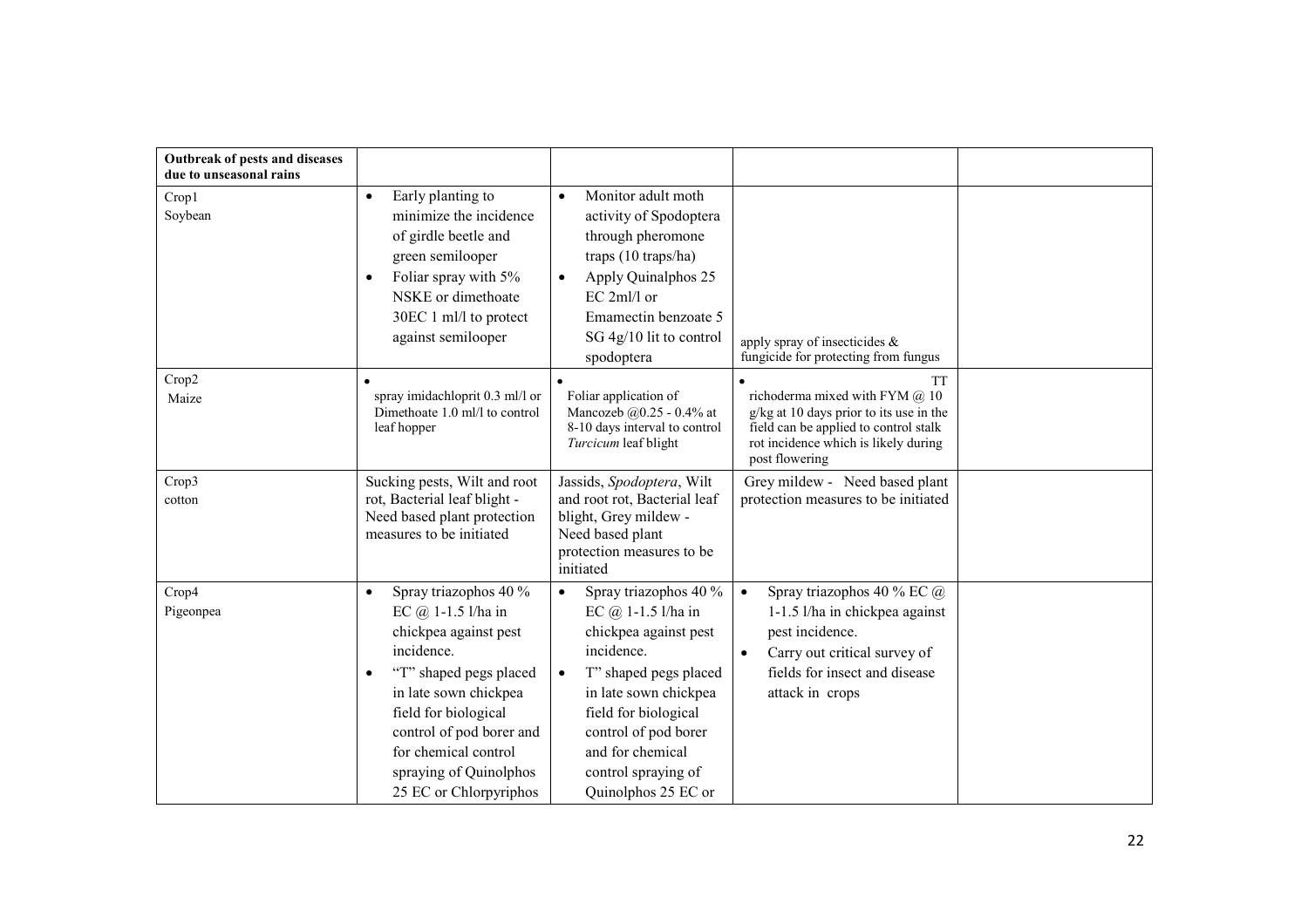|                   | 20 EC C or Methyl                 |           | Chlorpyriphos 20 EC        |                                                     |    |
|-------------------|-----------------------------------|-----------|----------------------------|-----------------------------------------------------|----|
|                   | Parathion 50 EC @ 600             |           | C or Methyl Parathion      |                                                     |    |
|                   | ml dissolve in 500 L of           |           | 50 EC @ 600 ml             |                                                     |    |
|                   | water should be used.             |           | dissolve in 500 L of       |                                                     |    |
|                   | Dusting of Felvunerate            |           | water should be used.      |                                                     |    |
|                   | 0.4% or Endosulphan               |           | Dusting of                 |                                                     |    |
|                   | 4% 15-20 kg or                    |           | Felvunerate 0.4% or        |                                                     |    |
|                   | Quinolphos 1.5 WP 20-             |           | Endosulphan 4% 15-         |                                                     |    |
|                   | 25 kg/ha with duster.             |           | 20 kg or Quinolphos        |                                                     |    |
|                   |                                   |           | 1.5 WP 20-25 kg/ha         |                                                     |    |
|                   |                                   |           | with duster.               |                                                     |    |
| Crop <sub>5</sub> | Whorl application of phorate      |           | Spray of mancozeb $\omega$ | Trichoderma mixed with FYM                          |    |
| Sorghum           | 10G or carbofuran 3 G $\omega$ 8- |           | $0.25 - 0.4\%$ at 8-10     | $\omega$ <sub>10</sub> g/kg at 10 days prior to its |    |
|                   | 10 kg/ha to control shoot         |           | days interval to           | use in the field can be applied to                  |    |
|                   | borer attack                      |           | control Turcicum leaf      | control stalk rot incidence which                   |    |
|                   |                                   |           | blight                     | is likely during post flowering                     |    |
| Horticulture      | NA                                | <b>NA</b> |                            | <b>NA</b>                                           | NA |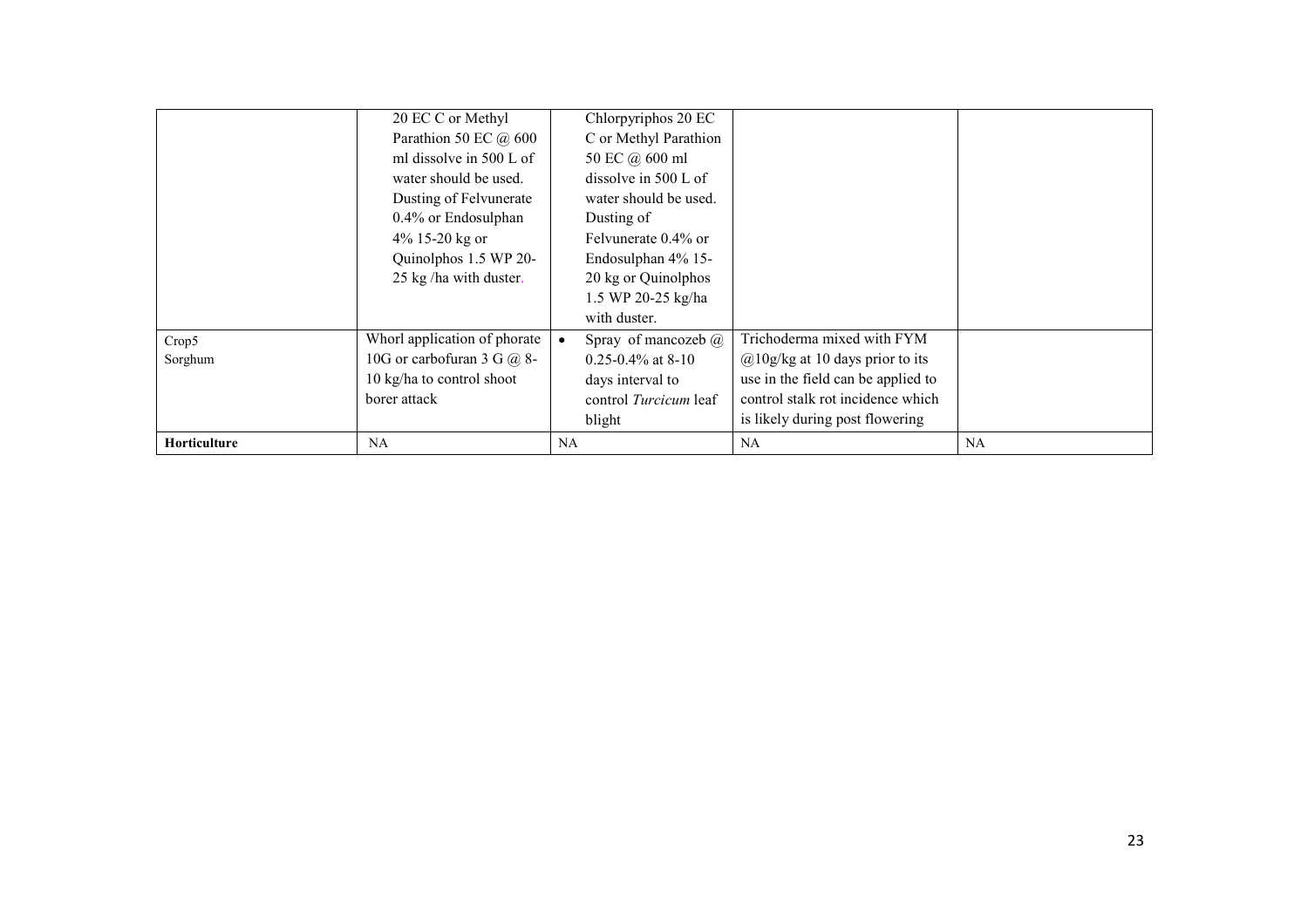## 2.3 Floods: NA

# 2.4 Extreme events: Heat wave / Cold wave/Frost/ Hailstorm /Cyclone

| <b>Extreme event type</b> |         |                                                   | Suggested contingency measure <sup>r</sup>      |                                                                                         |                                  |  |  |
|---------------------------|---------|---------------------------------------------------|-------------------------------------------------|-----------------------------------------------------------------------------------------|----------------------------------|--|--|
|                           |         | Seedling / nursery stage                          | <b>Vegetative stage</b>                         | <b>Reproductive stage</b>                                                               | At harvest                       |  |  |
| Heat Wave <sup>p</sup>    |         |                                                   |                                                 |                                                                                         |                                  |  |  |
| Crop1                     | Soybean | Apply water or Sprinkler irrigation               | Use water to reduce the                         | Use water to reduce the                                                                 | Harvest the crop at              |  |  |
| Crop2                     | Maize   | $-do$ -                                           | temperature or irrigate<br>the crop.            | temperature or irrigate the                                                             | Physiological<br>maturity stage. |  |  |
| Crop3                     | Jowar   | $-$ do $-$                                        |                                                 | Crop.                                                                                   |                                  |  |  |
| Crop4                     | Arahar  | $-$ do $-$                                        |                                                 |                                                                                         |                                  |  |  |
| Crop5                     | Cotton  | $-do$ -                                           |                                                 |                                                                                         |                                  |  |  |
| Horticulture              |         | NA                                                | NA                                              | NA                                                                                      | NA                               |  |  |
| Cold wave <sup>q</sup>    |         |                                                   |                                                 |                                                                                         |                                  |  |  |
| Crop1                     | Soybean | Smoking around the field.                         | Smoking the field.                              | Smoking the field.                                                                      | Harvest the crop at              |  |  |
| Crop2                     | Maize   | Change of microclimate.                           | Irrigating the field.                           | Use of water for irrigation.                                                            | physiological<br>maturity stage. |  |  |
| Crop3                     | Jowar   |                                                   |                                                 |                                                                                         |                                  |  |  |
| Crop4                     | Arahar  |                                                   |                                                 |                                                                                         |                                  |  |  |
| Crop5                     | Cotton  |                                                   |                                                 |                                                                                         |                                  |  |  |
| Horticulture              |         |                                                   |                                                 |                                                                                         |                                  |  |  |
| <b>Hailstorm</b>          |         |                                                   |                                                 |                                                                                         |                                  |  |  |
| Crop1                     | Soybean | Maintain healthy plant.                           | Maintain healthy plant.                         | Timely care of the crop.                                                                |                                  |  |  |
| Crop2                     | Maize   | Use meteorological information                    | Use meteorological<br>information to avoid loss | Use meteorological information to avoid loss<br>and get prepared for adverse condition. |                                  |  |  |
| Crop3                     | Jowar   | And get ready for adverse condition<br>Like that. | and get prepared for                            |                                                                                         |                                  |  |  |
| Crop4                     | Arahar  |                                                   | adverse condition.                              |                                                                                         |                                  |  |  |
| Crop5                     | Cotton  |                                                   |                                                 |                                                                                         |                                  |  |  |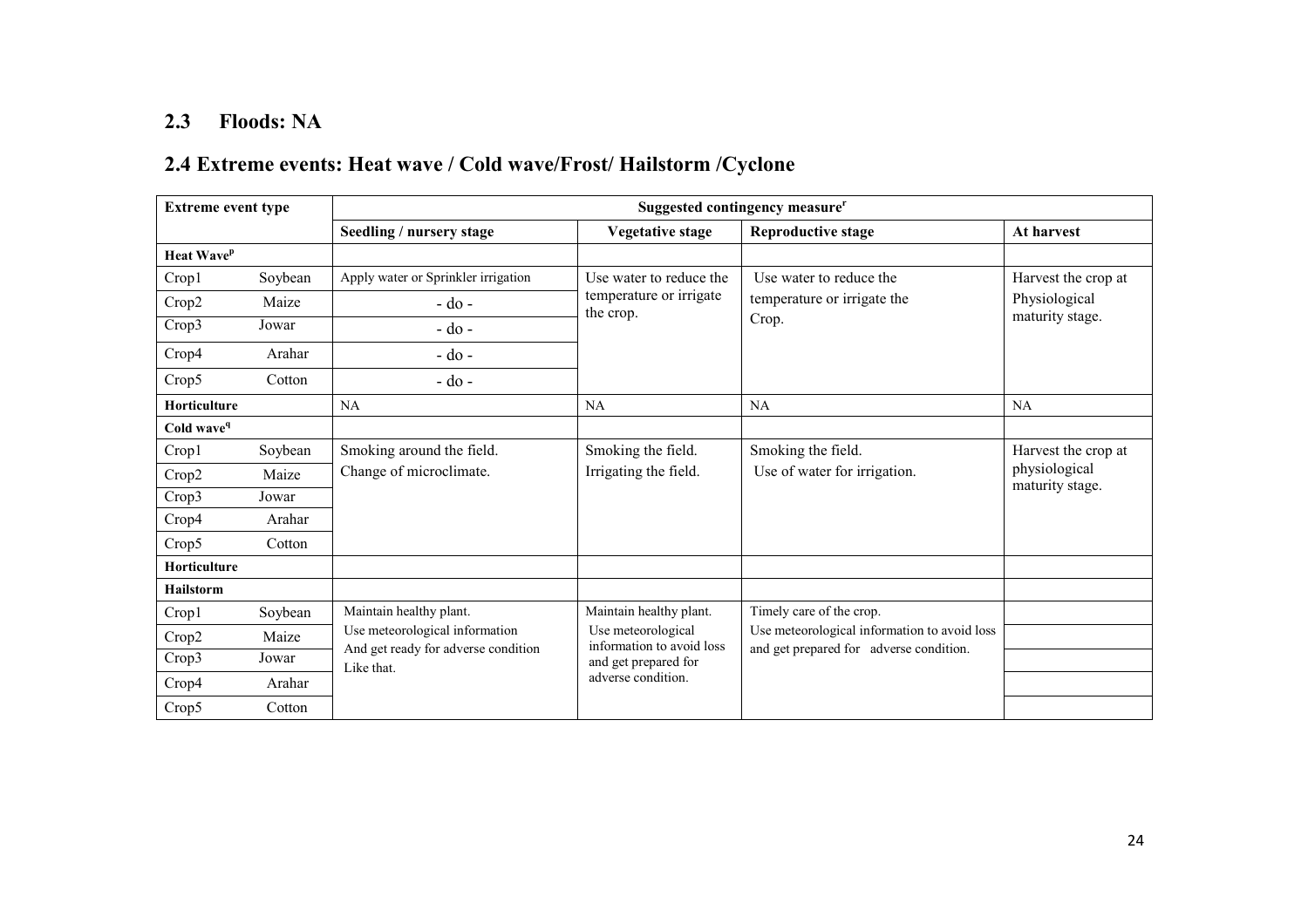#### 2.5Contingent strategies for Livestock, Poultry & Fisheries

#### 2.62.5.1 Livestock

|                                | <b>Suggested contingency measures</b> |                  |                 |  |  |  |
|--------------------------------|---------------------------------------|------------------|-----------------|--|--|--|
|                                | Before the event <sup>s</sup>         | During the event | After the event |  |  |  |
| <b>Drought</b>                 |                                       |                  |                 |  |  |  |
| Feed and fodder availability   |                                       |                  |                 |  |  |  |
| Drinking water                 |                                       |                  |                 |  |  |  |
| Health and disease management  |                                       |                  |                 |  |  |  |
| <b>Floods</b>                  |                                       |                  |                 |  |  |  |
| Feed and fodder availability   |                                       |                  |                 |  |  |  |
| Drinking water                 |                                       |                  |                 |  |  |  |
| Health and disease management  |                                       |                  |                 |  |  |  |
| Cyclone                        |                                       |                  |                 |  |  |  |
| Feed and fodder availability   |                                       |                  |                 |  |  |  |
| Drinking water                 |                                       |                  |                 |  |  |  |
| Health and disease management  |                                       |                  |                 |  |  |  |
| Heat wave and cold wave        |                                       |                  |                 |  |  |  |
| Shelter/environment management |                                       |                  |                 |  |  |  |
| Health and disease management  |                                       |                  |                 |  |  |  |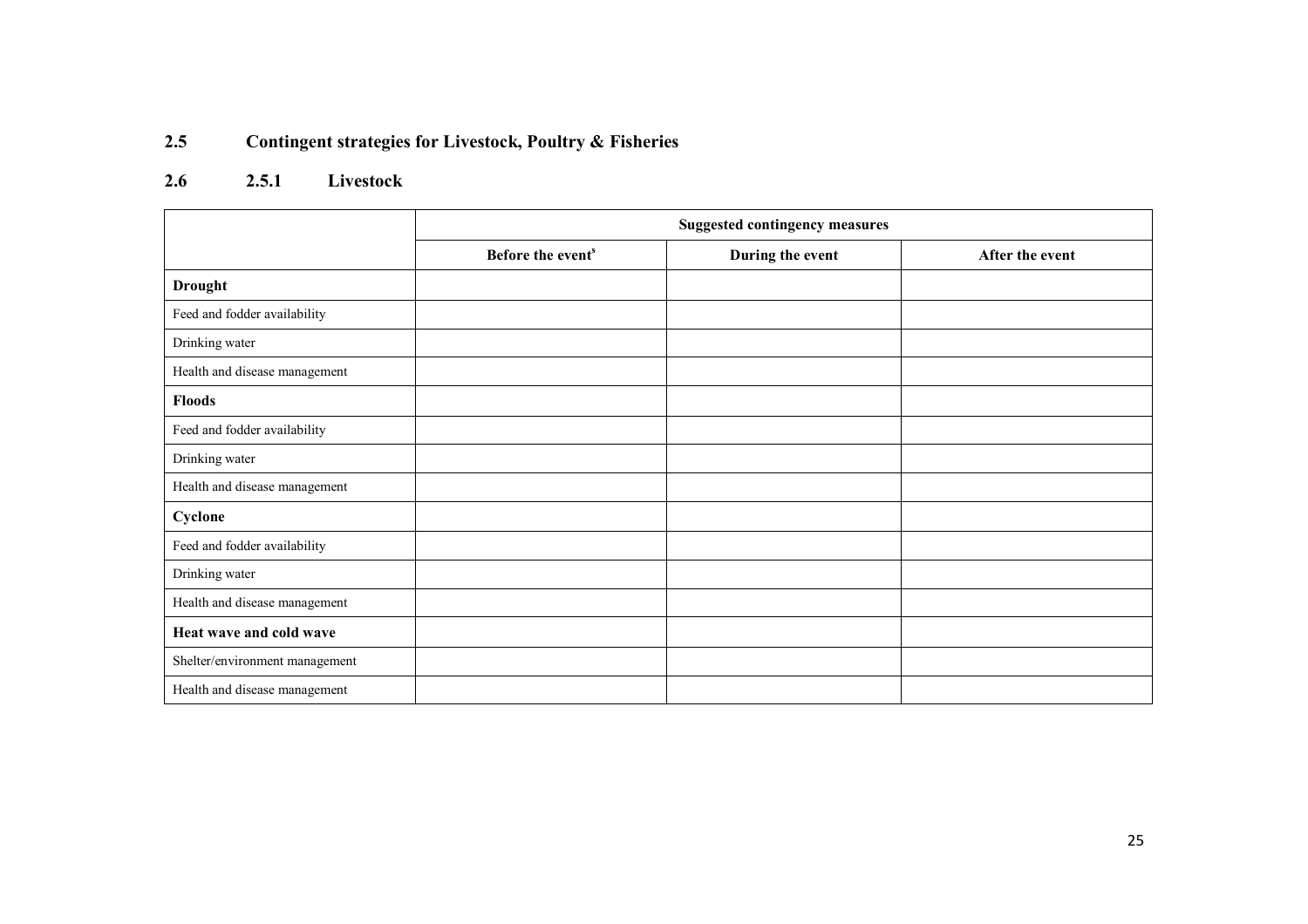## 2.5.2 Poultry

|                                | <b>Suggested contingency measures</b> | <b>Convergence/linkages</b><br>with ongoing programs, if<br>any |                 |  |
|--------------------------------|---------------------------------------|-----------------------------------------------------------------|-----------------|--|
|                                | Before the event <sup>a</sup>         | During the event                                                | After the event |  |
|                                |                                       |                                                                 |                 |  |
| <b>Drought</b>                 |                                       |                                                                 |                 |  |
| Shortage of feed ingredients   |                                       |                                                                 |                 |  |
| Drinking water                 |                                       |                                                                 |                 |  |
| Health and disease management  |                                       |                                                                 |                 |  |
| <b>Floods</b>                  |                                       |                                                                 |                 |  |
| Shortage of feed ingredients   |                                       |                                                                 |                 |  |
| Drinking water                 |                                       |                                                                 |                 |  |
| Health and disease management  |                                       |                                                                 |                 |  |
| Cyclone                        |                                       |                                                                 |                 |  |
| Shortage of feed ingredients   |                                       |                                                                 |                 |  |
| Drinking water                 |                                       |                                                                 |                 |  |
| Health and disease management  |                                       |                                                                 |                 |  |
| Heat wave and cold wave        |                                       |                                                                 |                 |  |
| Shelter/environment management |                                       |                                                                 |                 |  |
| Health and disease management  |                                       |                                                                 |                 |  |
|                                |                                       |                                                                 |                 |  |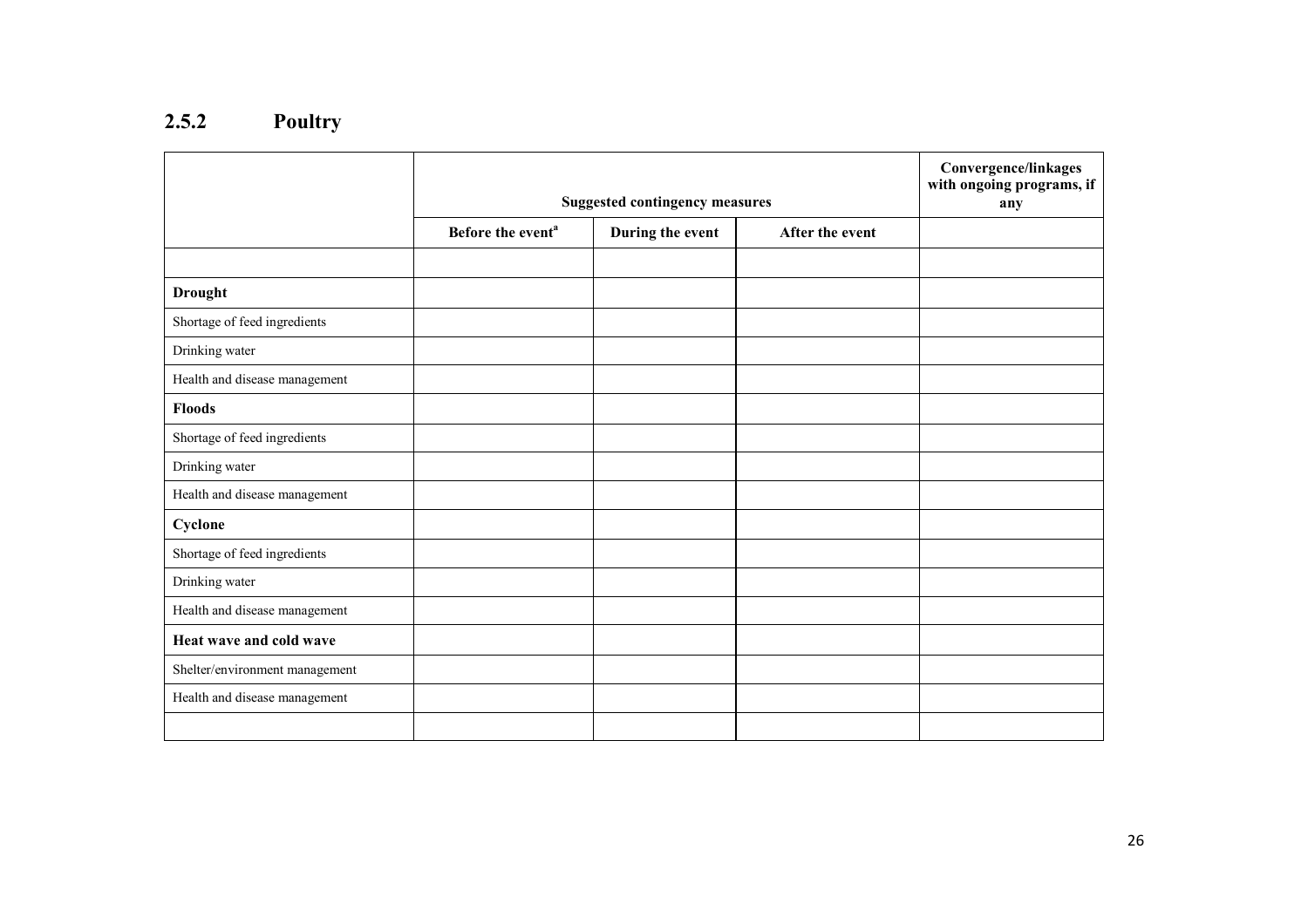#### 2.5.3 Fisheries/ Aquaculture

|                                                                         | <b>Suggested contingency measures</b> |                  |                 |
|-------------------------------------------------------------------------|---------------------------------------|------------------|-----------------|
|                                                                         | Before the event <sup>a</sup>         | During the event | After the event |
| 1) Drought                                                              |                                       |                  |                 |
| A. Capture                                                              |                                       |                  |                 |
| Marine                                                                  |                                       |                  |                 |
| Inland                                                                  |                                       |                  |                 |
| (i) Shallow water depth due to insufficient<br>rains/inflow             |                                       |                  |                 |
| (ii) Changes in water quality                                           |                                       |                  |                 |
| (iii) Any other                                                         |                                       |                  |                 |
| <b>B.</b> Aquaculture                                                   |                                       |                  |                 |
| (i) Shallow water in ponds due to<br>insufficient rains/inflow          |                                       |                  |                 |
| (ii) Impact of salt load build up in ponds /<br>change in water quality |                                       |                  |                 |
| (iii) Any other                                                         |                                       |                  |                 |
| 2) Floods                                                               |                                       |                  |                 |
| A. Capture                                                              |                                       |                  |                 |
| Marine                                                                  |                                       |                  |                 |
| Inland                                                                  |                                       |                  |                 |
| (i) Average compensation paid due to loss<br>of human life              |                                       |                  |                 |
| (ii) No. of boats / nets/damaged                                        |                                       |                  |                 |
| (iii) No.of houses damaged                                              |                                       |                  |                 |
| (iv) Loss of stock                                                      |                                       |                  |                 |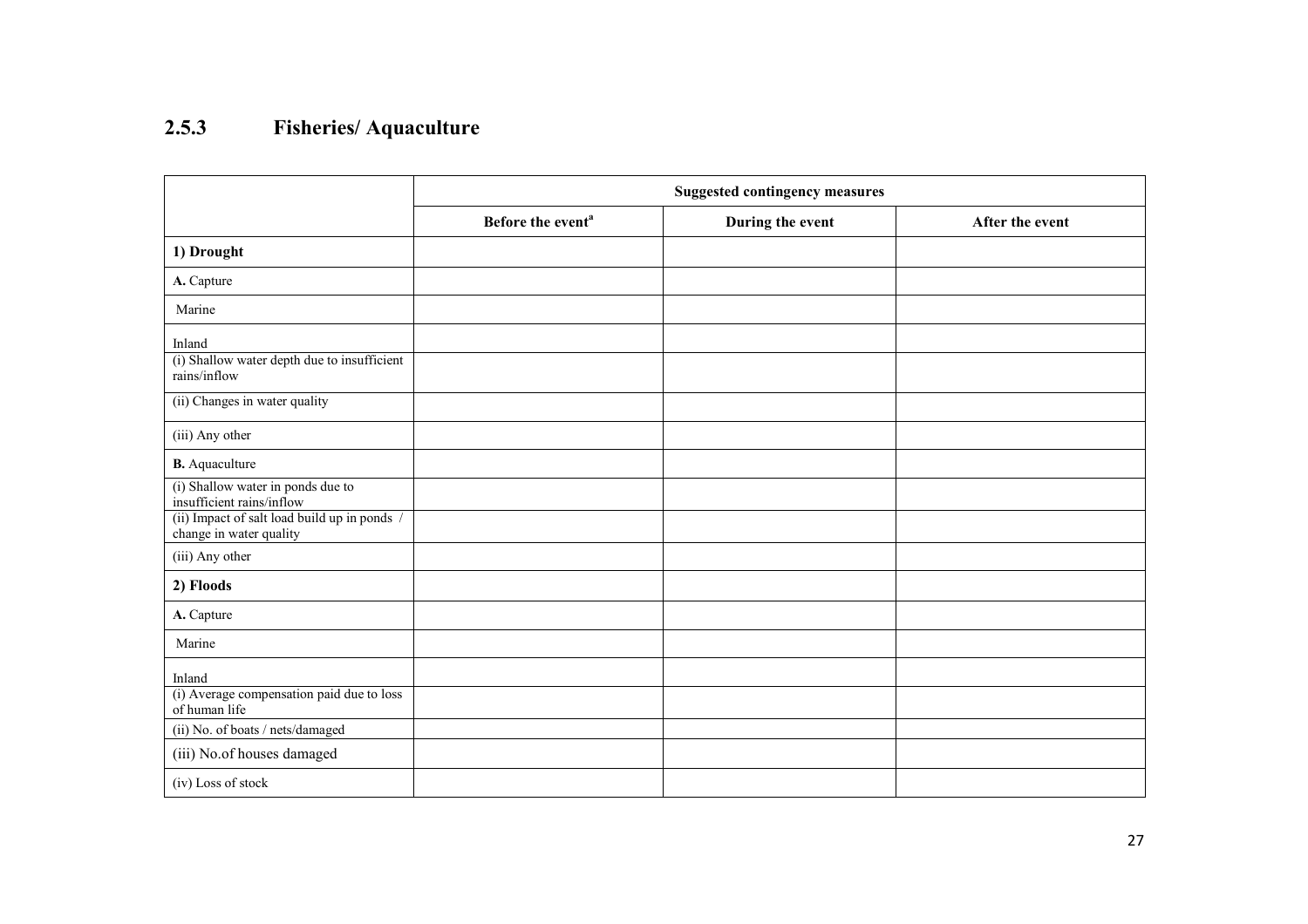| (v) Changes in water quality                                          |  |  |
|-----------------------------------------------------------------------|--|--|
| (vi) Health and diseases                                              |  |  |
| <b>B.</b> Aquaculture                                                 |  |  |
| (i) Inundation with flood water                                       |  |  |
| (ii) Water contamination and changes in<br>water quality              |  |  |
| (iii) Health and diseases                                             |  |  |
| (iv) Loss of stock and inputs (feed,<br>chemicals etc)                |  |  |
| (v) Infrastructure damage (pumps,<br>aerators, huts etc)              |  |  |
| (vi) Any other                                                        |  |  |
| 3. Cyclone / Tsunami                                                  |  |  |
| A. Capture                                                            |  |  |
| Marine                                                                |  |  |
| (i) Average compensation paid due to loss<br>of fishermen lives       |  |  |
| (ii) Avg. no. of boats / nets/damaged                                 |  |  |
| (iii) Avg. no. of houses damaged                                      |  |  |
| Inland                                                                |  |  |
| B. Aquaculture                                                        |  |  |
| (i) Overflow / flooding of ponds                                      |  |  |
| (ii) Changes in water quality (fresh water /<br>brackish water ratio) |  |  |
| (iii) Health and diseases                                             |  |  |
| (iv) Loss of stock and inputs (feed,<br>chemicals etc)                |  |  |